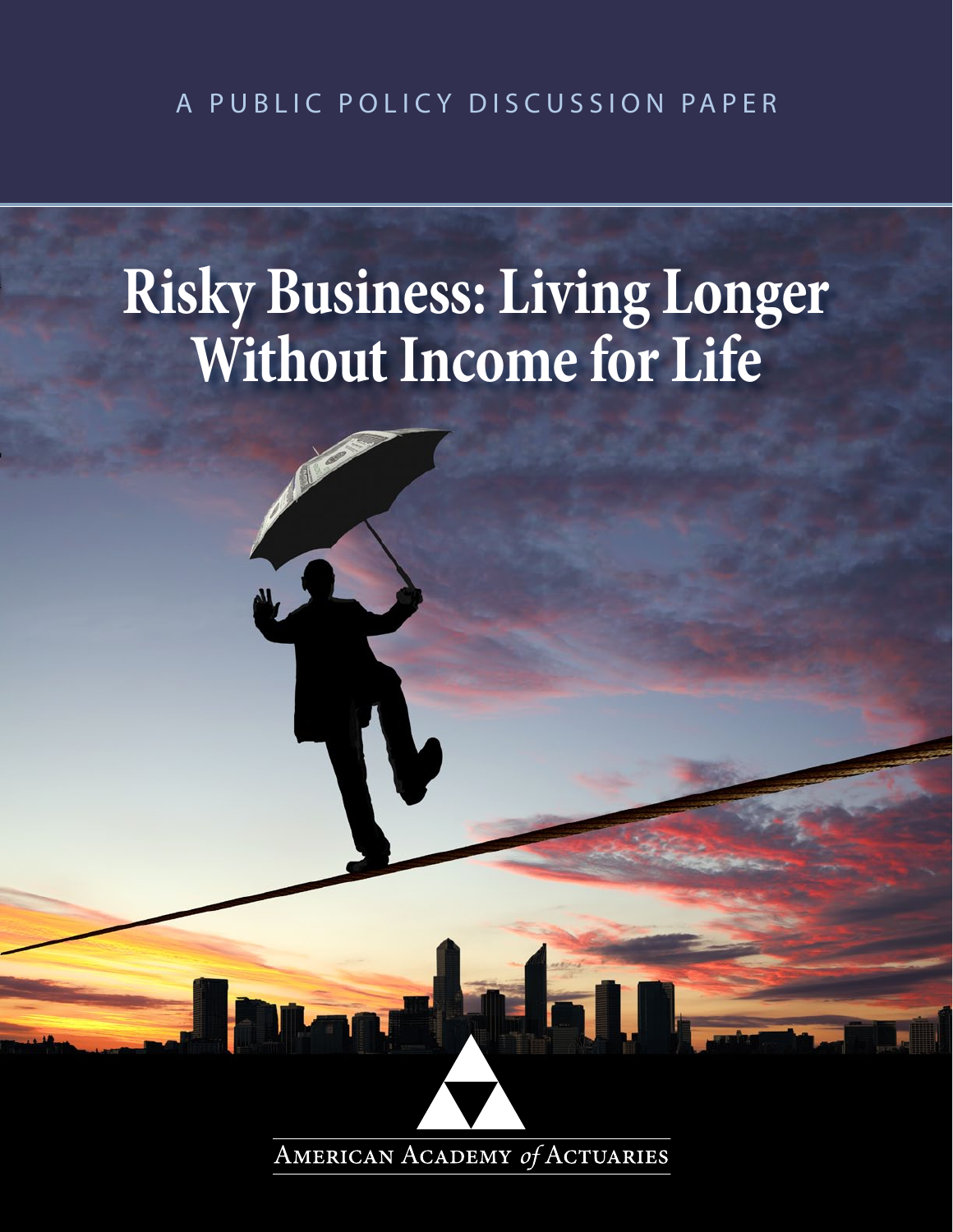# Risky Business: Living Longer Without Income for Life

# *June 2013*

Developed by the Lifetime Income Risk Joint Task Force of the American Academy of Actuaries



The American Academy of Actuaries is a 17,000-member professional association whose mission is to serve the public and the U.S. actuarial profession. The Academy assists public policymakers on all levels by providing leadership, objective expertise, and actuarial advice on risk and financial security issues. The Academy also sets qualification, practice, and professionalism standards for actuaries in the United States.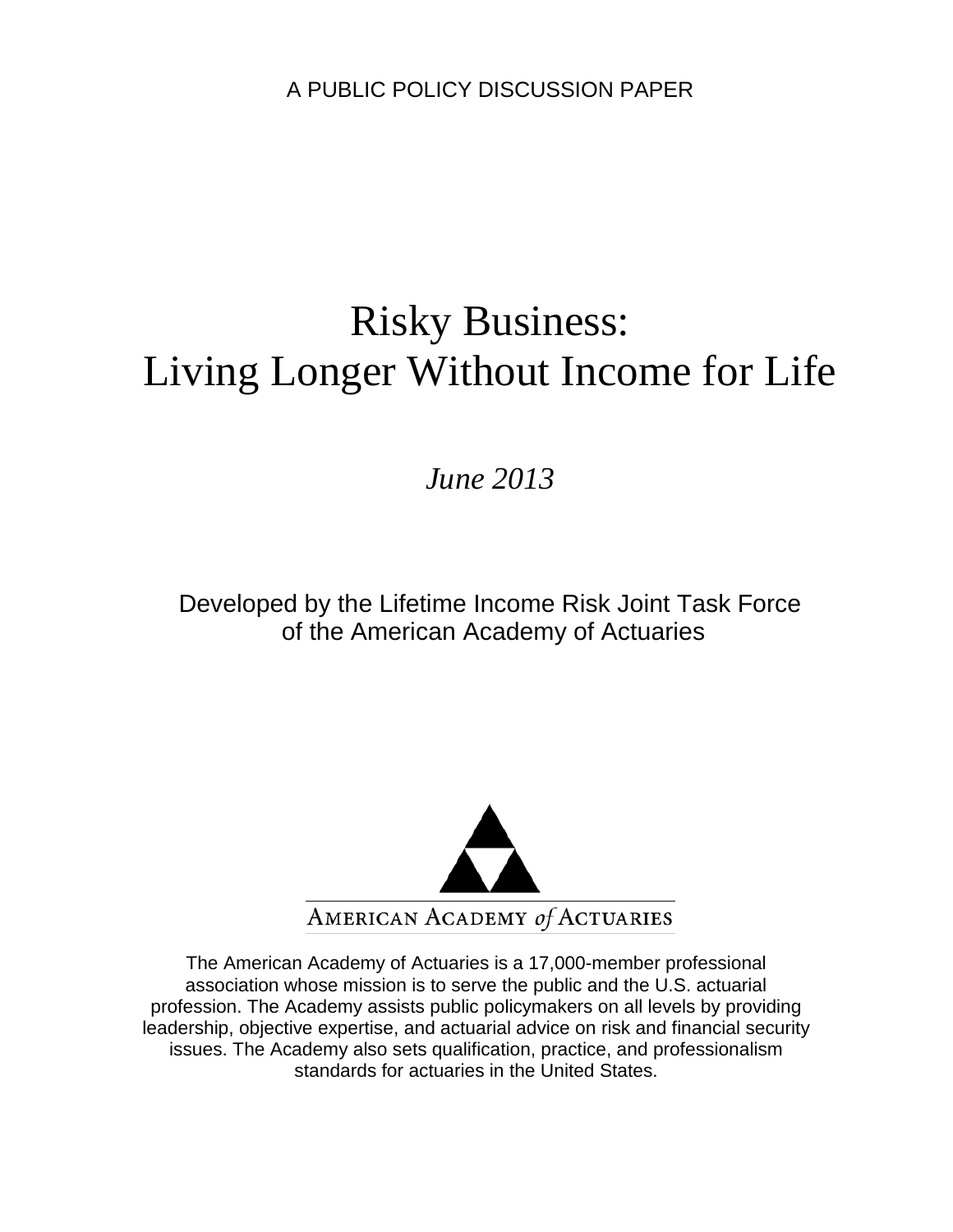# **2013 Lifetime Income Risk Joint Task Force**

Noel Abkemeier, Co-chairperson

Debra Fickett-Wilbar C. David Gustafson

Nancy Bennett<br>
Iohn Bevacqua<br>
Ellen Kleinstuber<br>
Barbara Lautzenheis Barbara Lautzenheiser John Esch Andrew Peterson Andy Ferris Mark Shemtob<br>
Fa Fickett-Wilbar Steven Vernon



AMERICAN ACADEMY of ACTUARIES

1850 M Street N.W., Suite 300 Washington, D.C. 20036-5805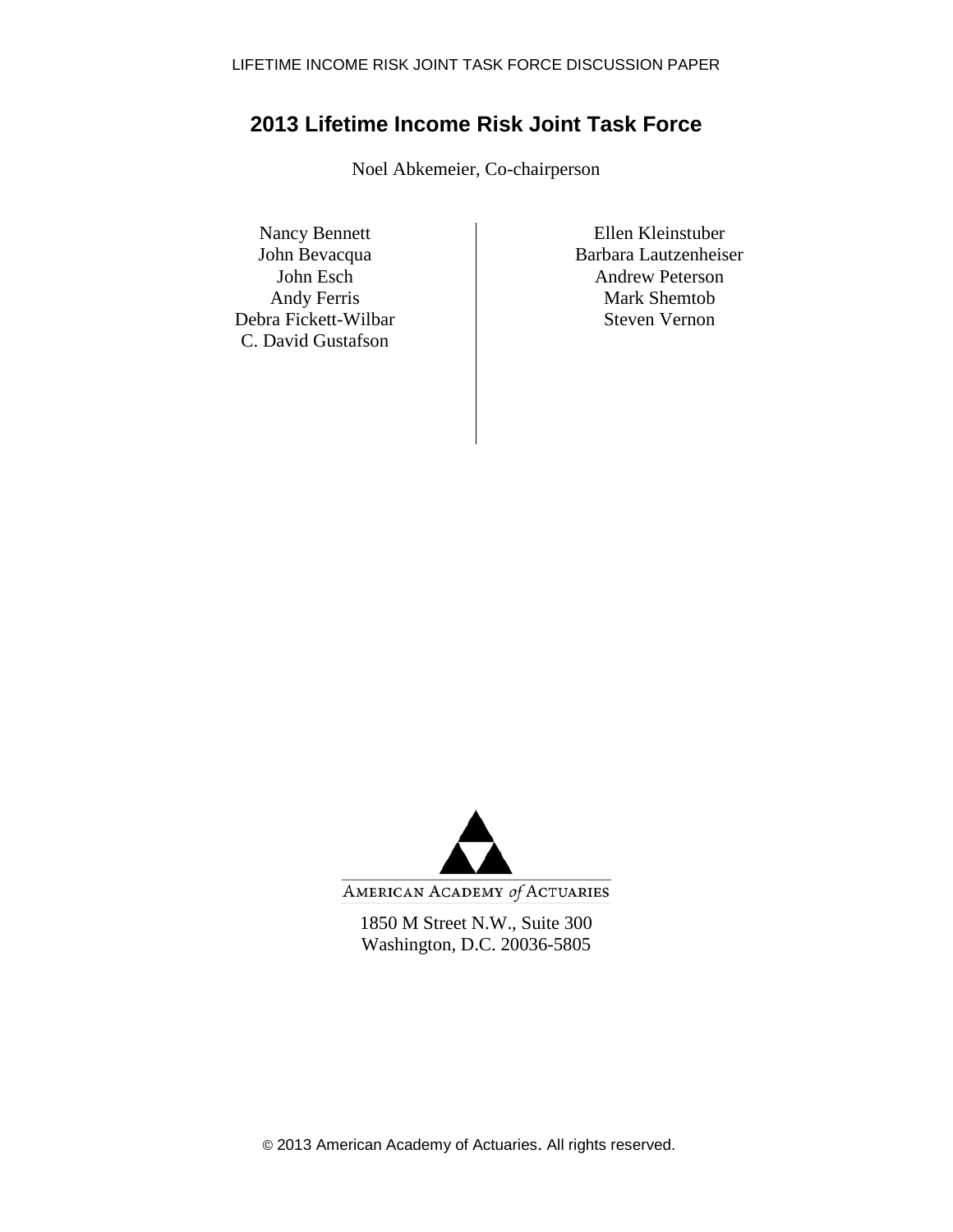# **TABLE OF CONTENTS**

| I. Risk in Our Lifetime – Identifying the Challenges to Lifetime Income 3 |  |
|---------------------------------------------------------------------------|--|
|                                                                           |  |
|                                                                           |  |
|                                                                           |  |
|                                                                           |  |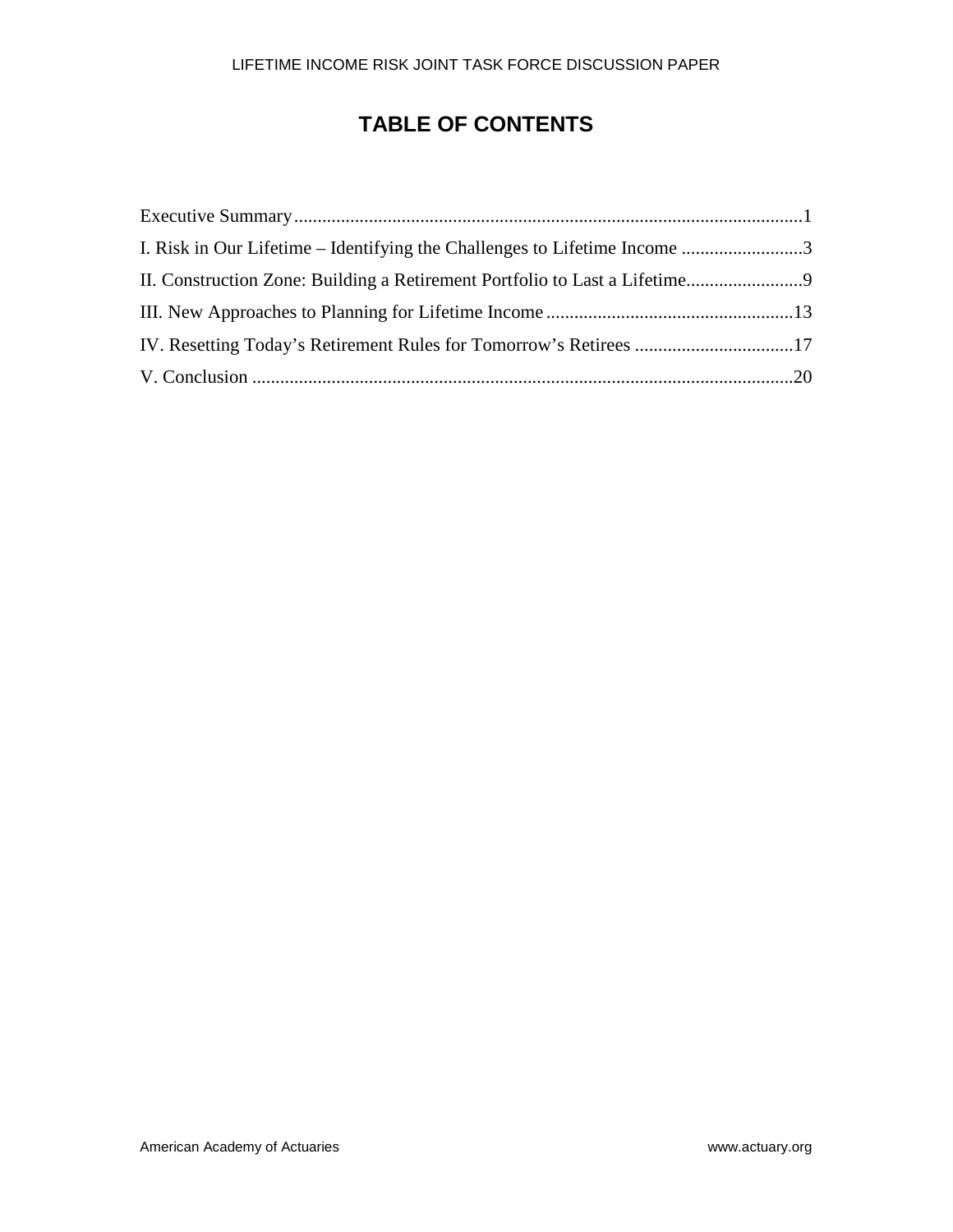# **Executive Summary**

American workers retiring today face a more pronounced emphasis on individual responsibility and risk for their lifetime incomes than what their parents experienced, partly due to the decline of defined-benefit plans. This coincides with the start of the baby boomer generation retiring, and many have begun to discover they have not taken sufficient measures to manage the challenges that come with replacing their former paychecks with adequate income in their remaining lifetimes. Often, new retirees take lump-sum distributions from their  $401(k)$ s or other retirement funds they've amassed over decades with scant information about how to use those funds to create monthly income streams to pay for their basic needs in retirement – daily living expenses, health care expenses, and taxes on their retirement income. This has led to an increasing number of retirees facing unnecessarily high hurdles to find the right lifetime income solutions.

What can be done to lower these obstacles and better prepare current and future retirees to secure and manage their lifetime income needs? This question has spurred the American Academy of Actuaries Life and Pension Practice councils to form a Lifetime Income Risk Joint Task Force, which authored this discussion paper to examine these problems, their causes and potential solutions. Many approaches are needed to address the challenges faced by future retirees attempting to secure their lifetime incomes, including changes within retirement plans and broadbased education efforts, especially when participants are leaving a plan. Participation is needed from all stakeholder groups, including lawmakers, actuaries, employers, financial planning advisors, and financial-product and service providers to determine what, if any, changes to laws, regulations, or private-sector business practices should be pursued.

Through a robust national debate on the challenges of planning for longevity risk (the risk of living beyond expectations) and the value of a secure lifetime income, an opportunity exists to develop initiatives to address these challenges through regulatory channels, private-sector initiatives or both. Many steps can be taken that are noncontroversial, incur minimal costs or do not place mandates on retirement-plan sponsors, but can provide significant retirement benefits to workers and their families. Possible approaches include:

#### **Emphasize Financial Literacy and Education for Prospective Retiree**s

- Focus employees on the concept of lifetime income by expressing benefits in terms of monthly lifetime income in their periodic retirement plan statements.
- Develop innovations in providing lifetime income information for employees through the workplace during their careers and by, for example, pre-retirement seminars with the goal of raising the understanding level of workers about their lifetime income needs and how to prepare for retirement.
- Design programs to emphasize the value of lifetime income planning and management at the time of an employee's decision of whether to cash out a defined benefit (DB) pension plan through a lump sum distribution or keep benefits in the DB plan.
- Provide lifetime income education and make available lifetime income products when a participant receives a distribution from a defined contribution (DC) plan, such as a 401(k).
- Expand existing initiatives of the U.S. Department of Labor and other public entities that currently disseminate objective retirement information.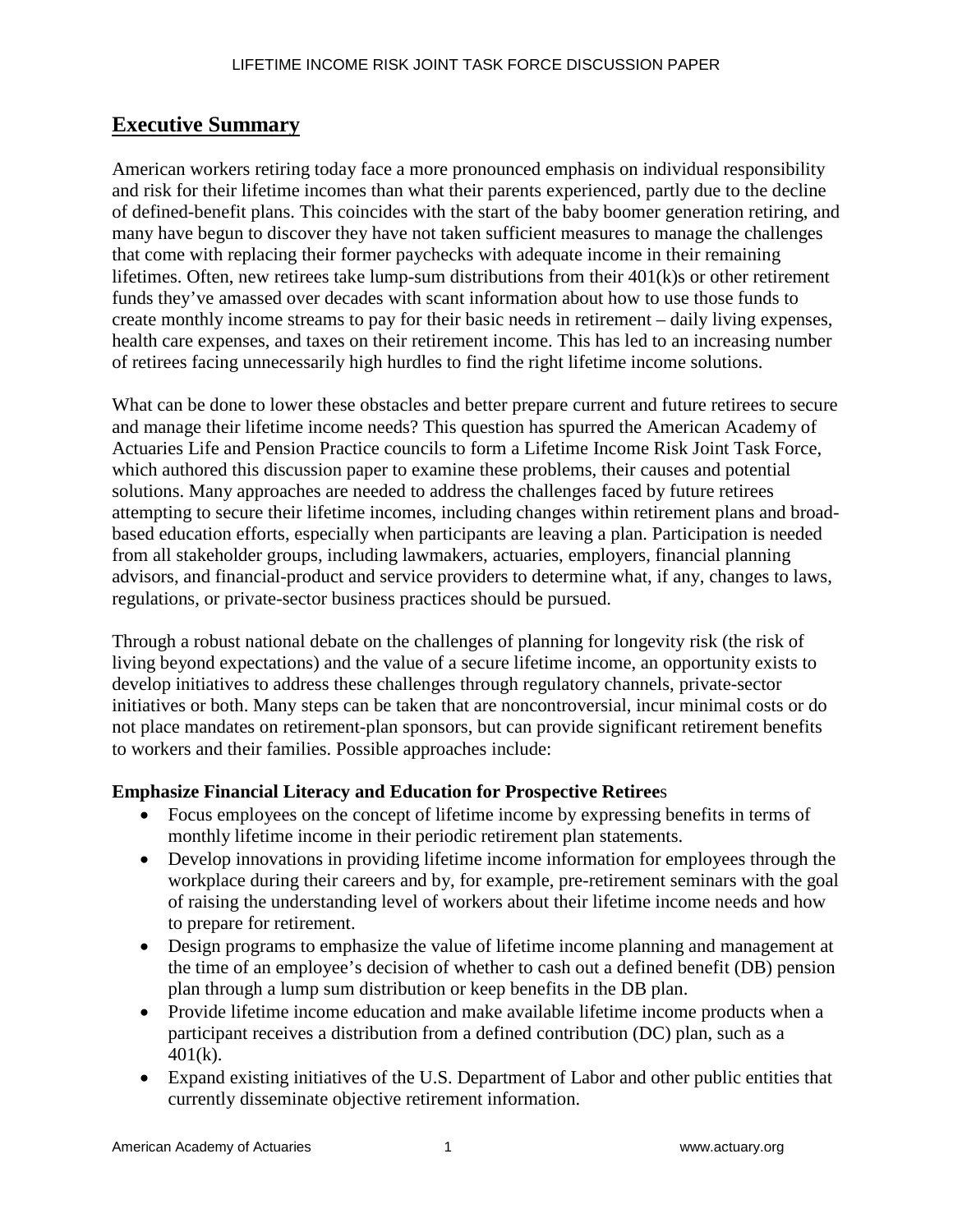#### **Refocus Plan Design on Lifetime Income Needs**

• Add design flexibility, which in some cases would require changes to federal statutes or regulations, such as clarification of safe harbors, to facilitate greater exercise of lifetime income options. For example, make it easier for DC plan providers to offer lifetime income allocation choices during accumulation and for all plans to offer partial annuitization at distribution.

#### **Implement Federal Retirement Policies to Support Lifetime Income Needs**

- Reduce insecurity about the receipt of lifetime income by communicating the value of life and health guaranty associations and the Pension Benefit Guaranty Corporation, and ensuring both programs remain sufficiently strong.
- Address Social Security's long-term funding issues to ensure confidence in the stability of the program and assure retirees that they can plan accordingly.
- Increase the Social Security maximum age for delayed retirement credit beyond the current age 70 to allow additional flexibility in addressing longevity risk.
- Modify the age for required minimum distributions (RMD) to later than 70<sup>1/2</sup> years to reflect increasing life expectancies.
- Implement proposed regulations that allow longevity annuities to satisfy RMD rules.
- Provide well-targeted tax incentives to encourage use of lifetime income solutions.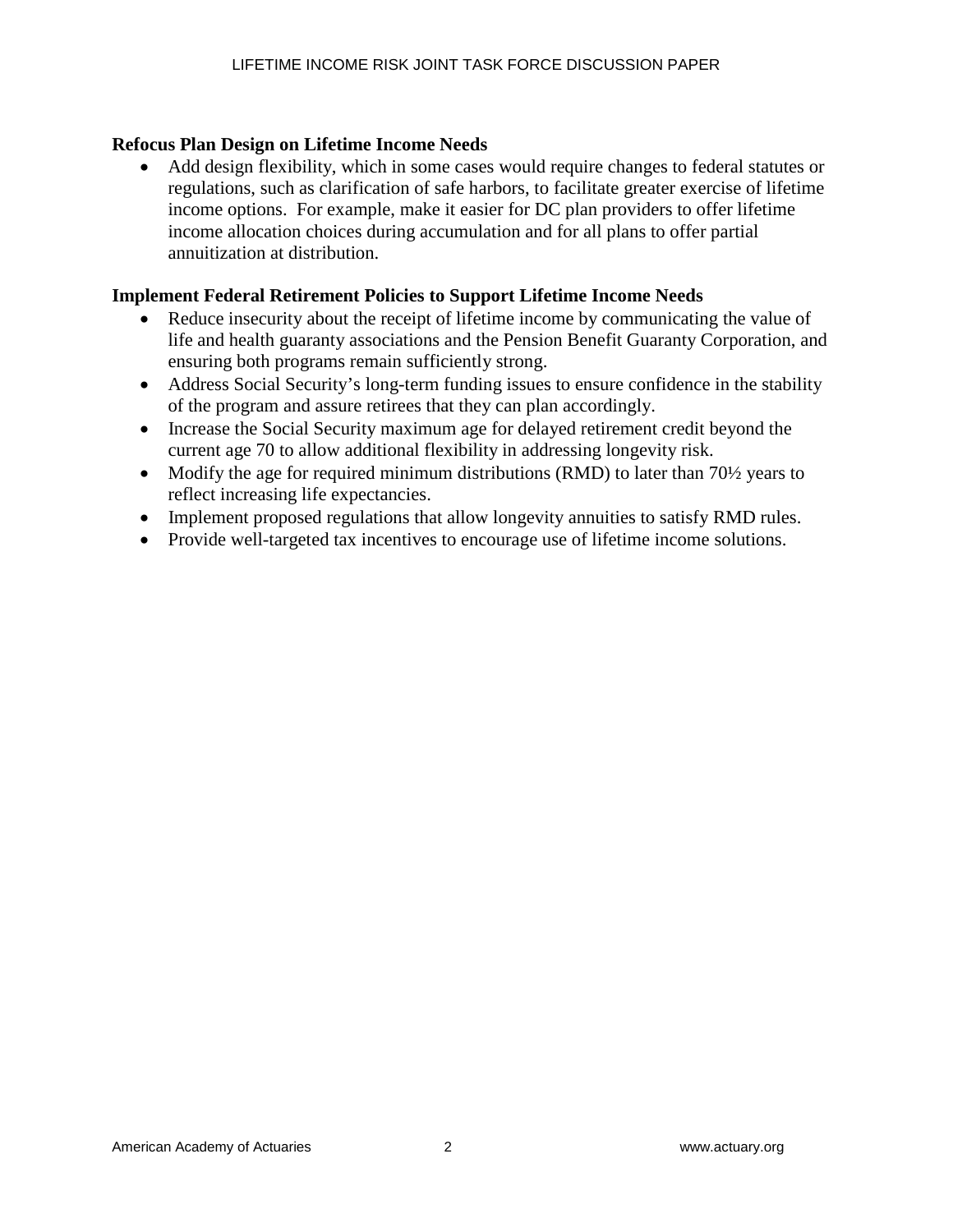# **I. Risk in Our Lifetime – Identifying the Challenges to Lifetime Income**

The number of baby boomers<sup>[1](#page-6-0)</sup> retiring over the next 20 years will, as a matter of demographic reality, magnify the nation's attention on the needs of seniors and their unique financial risks in retirement. The objective of the Academy's Lifetime Income Risk Joint Task Force's has been to investigate issues surrounding lifetime income and longevity risk from an actuarial perspective and, while making no recommendation on any specific action, identify areas for public discourse. For the purpose of this paper, the term "lifetime income" refers to income that is designed to be payable in retirement, such as Social Security benefits, lifetime annuity payouts, pension plan annuity payouts, or other managed structured-income payments**.** 

The need to save for retirement should be well recognized – but how those savings are used to provide an income throughout a retirement of unpredictable length is not well understood by many. An individual retiree's lifespan is uncertain, and longevity risk and lifetime income have become vital public policy and public education issues as Americans continue to live longer. In addition, the shift over the past 30 years from defined benefit (DB) retirement plans to defined contribution (DC) plans such as  $401(k)$ s has amplified certain financial risks that include providing for a lifetime income and adequately managing for inflation risk. Many other factors should also be considered in planning for secure, predictable retirement income.

Financial preparation for retirement and the subsequent managing of finances in retirement involve many steps: setting aside sufficient funds; prudently managing investments before retirement; thoughtfully selecting a retirement date; establishing and following a retirement budget; managing investments in retirement, including home ownership; and securing retirement income for a lifetime, however long that might be. Policymakers and financial experts have generally given attention to these issues, but the last one – assuring a lifetime income – needs additional examination. This paper attempts to focus on that need and possible solutions to help Americans secure a lifetime income.

Lifetime income risk, or the risk of running out of income due to living longer than a retiree initially planned, is not just a personal financial issue but a societal one as well since public safety-net programs can be strained if expected to cover large numbers of individuals who have not addressed their lifetime income risk. Absent careful planning, retirees risk running out of income to cover the basic necessities. If individuals outlive the income provided by their assets, they face becoming reliant on Social Security as their only source of retirement income, and family or social safety-net programs if needed. Public options may not be available or sustainable to support all those who find themselves coming up short. The goal of financial stability in retirement is paramount.

Social Security from its inception was intended to protect retirees against poverty in old age<sup>[2](#page-6-1)</sup> and, to that end, has been successful. It was not meant to provide full income replacement in retirement. By design, Social Security replaces a greater proportion of pre-retirement income for

<sup>&</sup>lt;sup>1</sup> Those roughly 77 million Americans born in the post-WWII era between 1946 and 1964.

<span id="page-6-1"></span><span id="page-6-0"></span><sup>&</sup>lt;sup>2</sup> "We can never insure 100 percent of the population against 100 percent of the hazards and vicissitudes of life, but we have tried to frame a law which will give some measure of protection to the average citizen and to his family against the loss of a job and against poverty-ridden old age."-President Franklin Roosevelt upon signing the Social Security Act in 1935.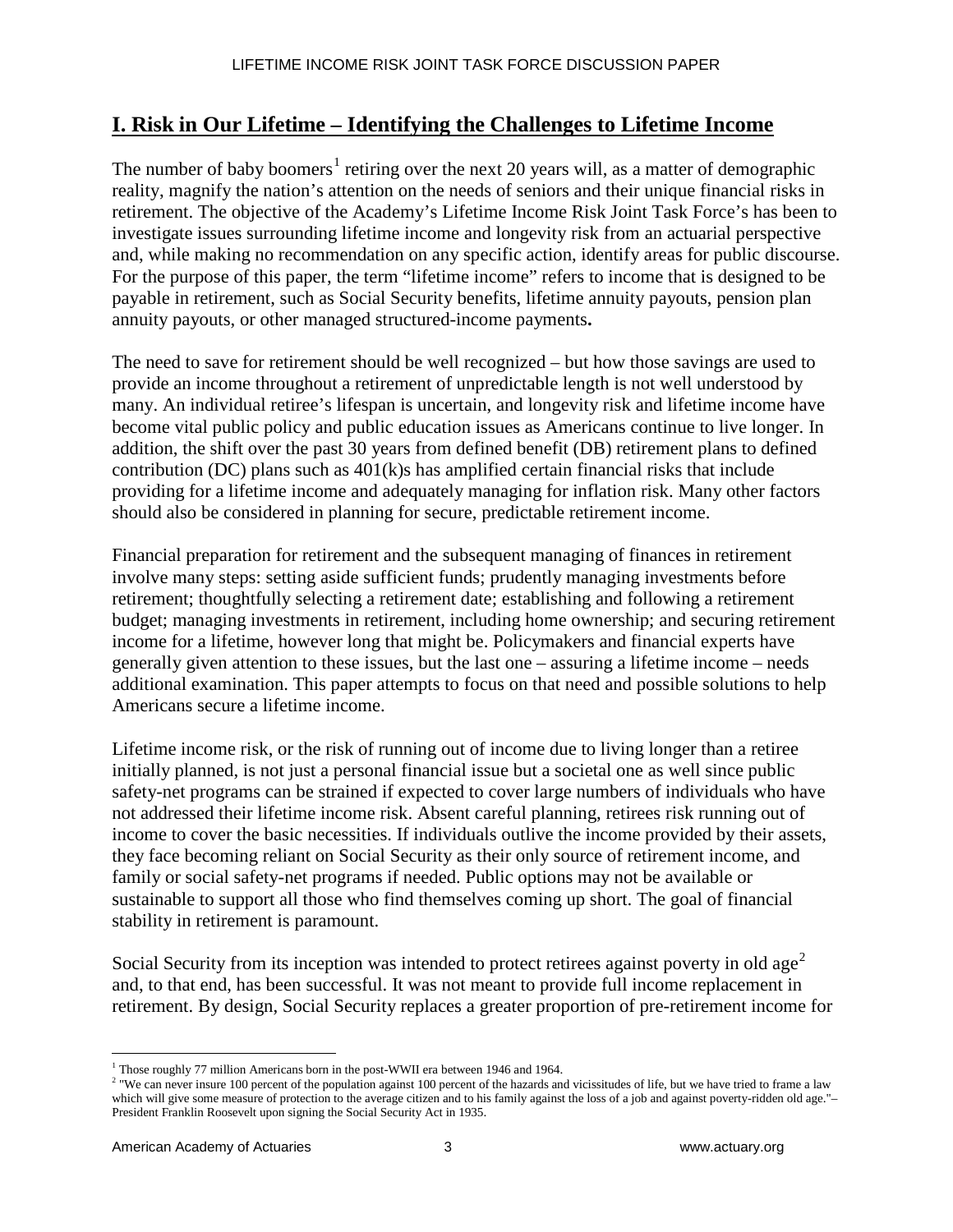| lower-wage earners who might have had less opportunity or ability to save on their own. This is |  |  |  |  |
|-------------------------------------------------------------------------------------------------|--|--|--|--|
| illustrated below.                                                                              |  |  |  |  |

| <b>Annual Social Security Income at Age 66</b> |                                            |                           |                                 |                                |                                             |  |  |
|------------------------------------------------|--------------------------------------------|---------------------------|---------------------------------|--------------------------------|---------------------------------------------|--|--|
| <b>Final</b><br><b>Income</b><br>(wages)       | <b>SS</b><br>Average<br>Income*<br>(wages) | Primary<br><b>Benefit</b> | <b>Spouse</b><br><b>Benefit</b> | <b>Total</b><br><b>Benefit</b> | <b>Percent</b><br>of Final<br><b>Income</b> |  |  |
| \$25,000                                       | \$22,002                                   | \$12,874                  | \$6,437                         | \$19,311                       | 77%                                         |  |  |
| 50,000                                         | 44,004                                     | 20,292                    | 10,146                          | 30,438                         | 61%                                         |  |  |
| 100,000                                        | 88,008                                     | 29,000                    | 14,500                          | 43,500                         | 44%                                         |  |  |
| 250,000                                        | 96,896                                     | 30,405                    | 15,203                          | 45,608                         | 18%                                         |  |  |
| 500,000                                        | 96,896                                     | 30,405                    | 15,203                          | 45,608                         | 9%                                          |  |  |

SSA Publication No. 05-10070-09

\* *Recognized income for Social Security. Assumes the ratio of actual income to Social Security limit in all years is the same as in the final year.*

Lifetime income risk is affected by one's personal choices and luck as well as broader considerations, such as strength of the nation's economy and the influence of financial structures (e.g., savings vehicles, market investments). Lifetime income risk therefore reflects a confluence of economic and financial events, and circumstances. Real estate values and stock market prices have gained significance as factors of lifetime income risk during the recent financial crisis due to their volatility.

Lifetime income risk can vary according to individual circumstances, and thus affects various segments of the population differently. Retirees able to accumulate sufficient assets to meet their lifetime income needs under most circumstances can still face lifetime income risk – but have mitigated it. Retirees unable to accumulate significant assets are probably not in a position to implement any lifetime income solution beyond a reliance on Social Security. The large segment of the population between these two extremes may need to take direct action to assure their lifetime income is sufficient to meet their basic financial needs in retirement.

# **The Long and Short of Longevity Risk**

A significant concept underpinning lifetime income is "longevity risk," which has many dimensions and includes the increasing life expectancies of retirees and their spouses, and conceptions and misconceptions of life expectancy and its implications. Longevity also includes the risks of declining health, loss of ability to manage finances, and loss of independent living. A very important longevity risk is lifetime income risk. Individuals who underestimate their likelihood of living into the older ages could deplete their assets well before the end of life.

Americans are living longer, and consequentially spending more time in retirement. When the Social Security Act was enacted in 19[3](#page-7-0)5, the life expectancy<sup>3</sup> for someone who reached age 65

<span id="page-7-0"></span> $3$  Life expectancy is the average future remaining lifetime for a group of people at a specific given age – in this case, age 65 going forward. Approximately half of those entering retirement are expected to live longer than this, and many misunderstand this retirement planning benchmark.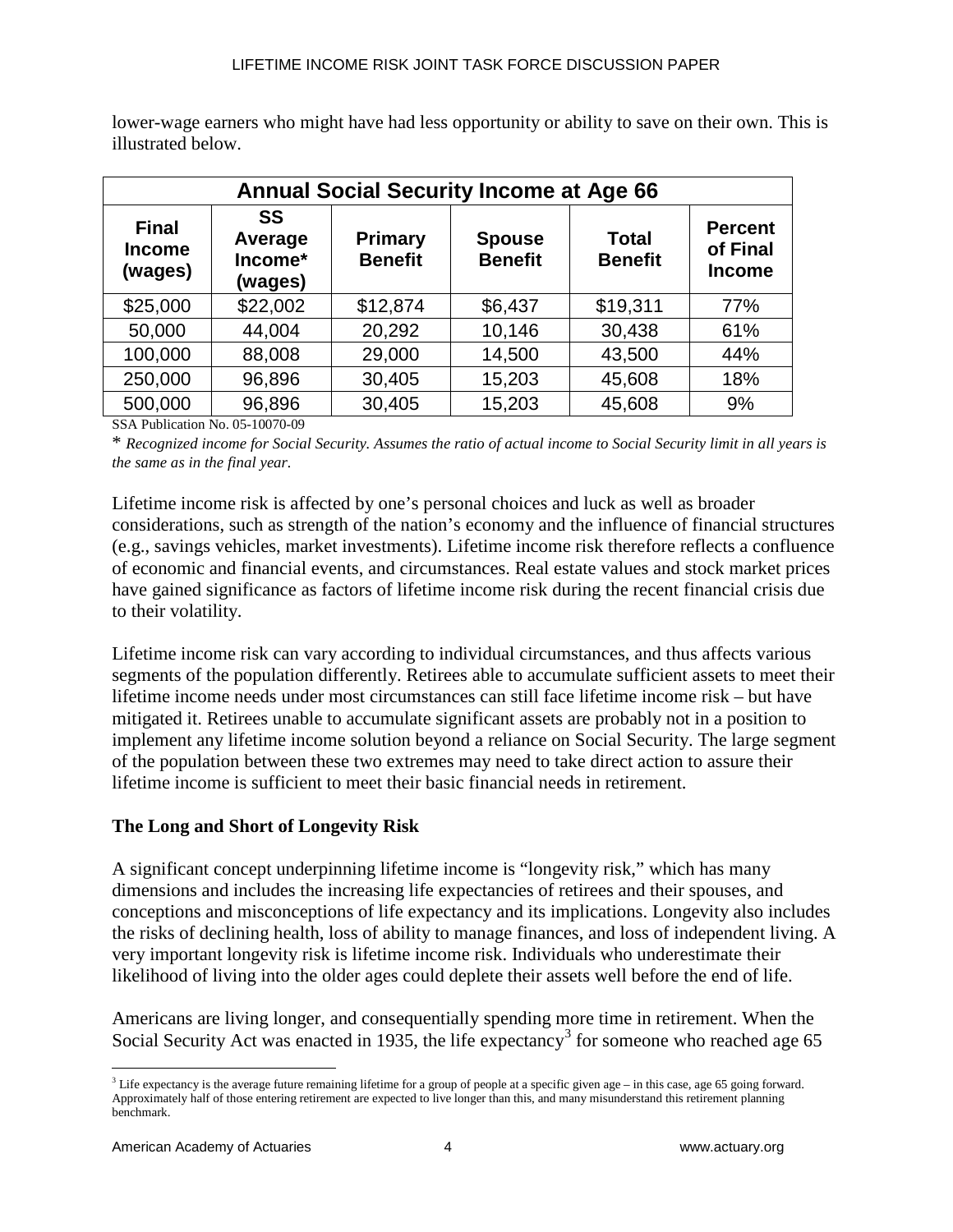was 13 years for males and 15 years for females. In time, people began to consider age 65, the time at which full Social Security benefits were available, to be the "normal" retirement age. Social Security's retirement age of 65 also became the typical, and sometimes mandated, retirement age in employer-sponsored pension plans.<sup>[4](#page-8-0)</sup> As of 2012, the life expectancy based on Social Security tables at age 65 is 18.9 years for males and 20.9 years for females. People are living longer due to improvements in health care, nutrition and lifestyle choices. This increase in longevity over time can add significant costs for retiree benefits.

The probability of living a long life, which might even be longer than one's life expectancy, is significant. As a result, the financial risk of not having lifetime income beyond Social Security is substantial. The following table and chart show the probability of living from age 65 to various advanced ages, both for the general population and for someone with 25 percent lower mortality. This latter group represents many retirees who have good health, have lived healthy lifestyles, and have worked in jobs that didn't take a physical toll. The survivor columns show the probability of at least one member of a couple living to the various ages.



# Probability of Living from Age 65 to Various Ages

<span id="page-8-0"></span> <sup>4</sup> For more on normal retirement age, see the Academy issue brief, *Rethinking Normal Retirement Age for Pension Plans*: [http://www.actuary.org/files/Normal-Retirement-Age\\_Issue-Brief\\_March\\_2013.pdf.](http://www.actuary.org/files/Normal-Retirement-Age_Issue-Brief_March_2013.pdf)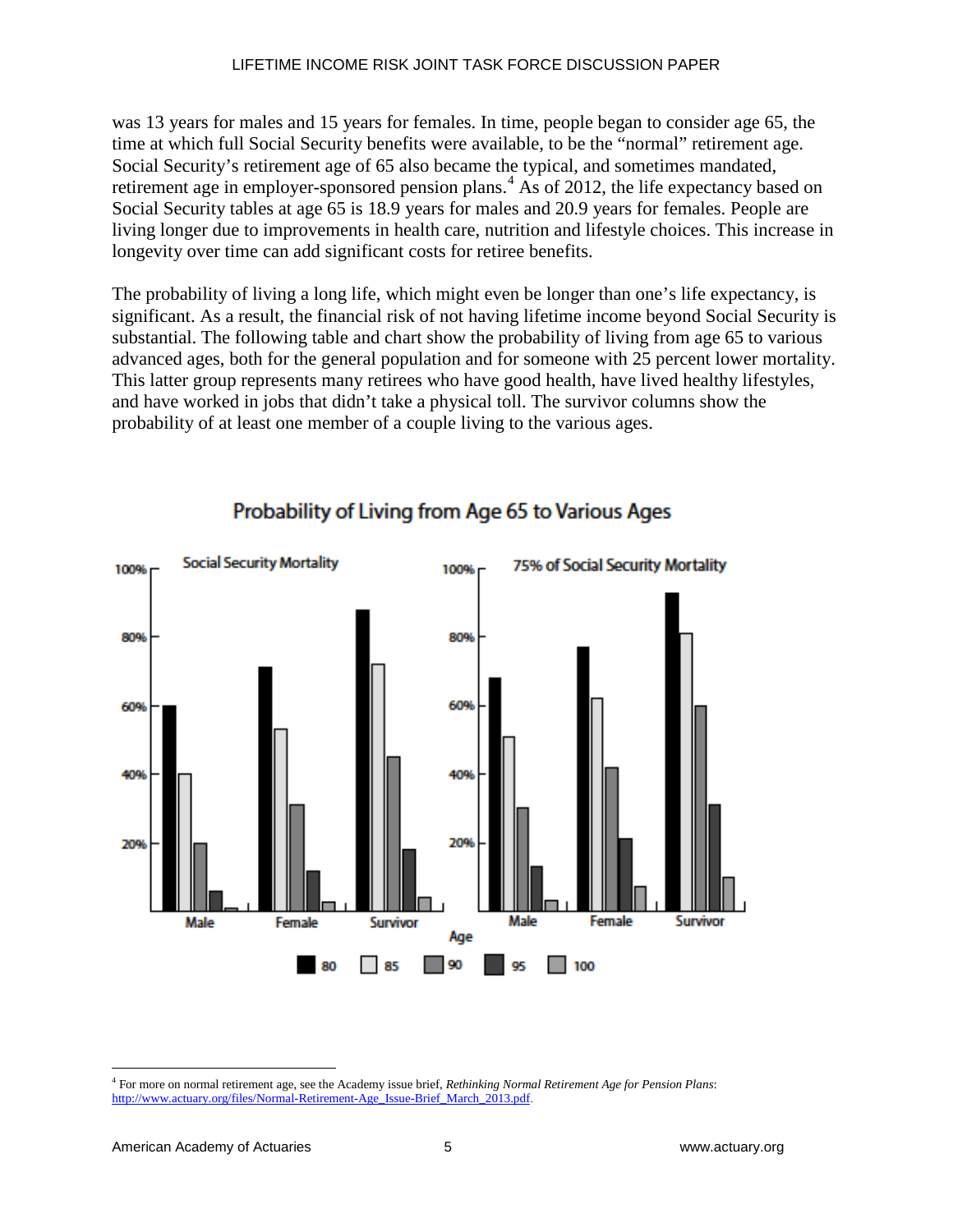| Probability of Living from Age 65 to Various Ages* |             |               |                 |                                                   |               |                 |  |
|----------------------------------------------------|-------------|---------------|-----------------|---------------------------------------------------|---------------|-----------------|--|
| <b>Social Security Mortality</b>                   |             |               |                 | <b>75% of Social Security</b><br><b>Mortality</b> |               |                 |  |
| Age                                                | <b>Male</b> | <b>Female</b> | <b>Survivor</b> | <b>Male</b>                                       | <b>Female</b> | <b>Survivor</b> |  |
| 80                                                 | 60%         | 71%           | 88%             | 68%                                               | 77%           | 93%             |  |
| 85                                                 | 40%         | 53%           | 72%             | 51%                                               | 62%           | 81%             |  |
| 90                                                 | 20%         | 31%           | 45%             | 30%                                               | 42%           | 60%             |  |
| 95                                                 | 6%          | 12%           | 18%             | 13%                                               | 21%           | 31%             |  |
| 100                                                | 1%          | 3%            | 4%              | 3%                                                | 7%            | 10%             |  |

\*Analysis of the 2007 period life table for the Social Security area population, <http://www.ssa.gov/oact/STATS/table4c6.html>

An important issue underlying many causes of inadequate lifetime income is the unpredictability of an individual's lifespan and an understanding that life expectancy is not how long an individual will live. Many people who carefully plan for their income needs in retirement do so based upon a fixed retirement horizon of average life expectancy and thus might give short shrift to the significant probability of living longer. Most people simply do not have the tools readily available to determine how much money they need to accumulate to finance a retirement that could last 30 years or more.

Even those who plan well financially in advance for their retirement misestimate income needed from retirement savings because of:

- Uncertainties of estimating how long they or their spouse could live.
- Difficulties of earning a long-term secondary income after retirement.
- Poor understanding of how inflation, especially in medical costs, can cause income needs to grow.
- Risks of poor asset performance.
- Loss of their ability to manage finances and their investments as cognitive capabilities diminish.
- Difficulty in living realistically within their retirement budget.

Finally, while the concept of longevity risk is something that actuaries are very familiar with in their work with pension plans and annuities, it is not well understood by the general public. About 46 percent of pre-retirees (51 percent for males and 42 percent for females) think they will not live as long as the average person their age and gender, according to the Society of Actuaries' Retirement Risk Survey that compared respondents' estimates of personal life expectancy to those of the population as a whole.<sup>[5](#page-9-0)</sup> Life expectancy is calculated as a measure of broad population averages, not a predictor of a specific individual's lifespan. Approximately half the population will live longer than their average life expectancy. If all retirees are successful in

<span id="page-9-0"></span> <sup>5</sup> [http://www.soa.org/files/research/projects/research-2011-risks-process-report.pdf.](http://www.soa.org/files/research/projects/research-2011-risks-process-report.pdf)

American Academy of Actuaries **6** and **6** and **6** www.actuary.org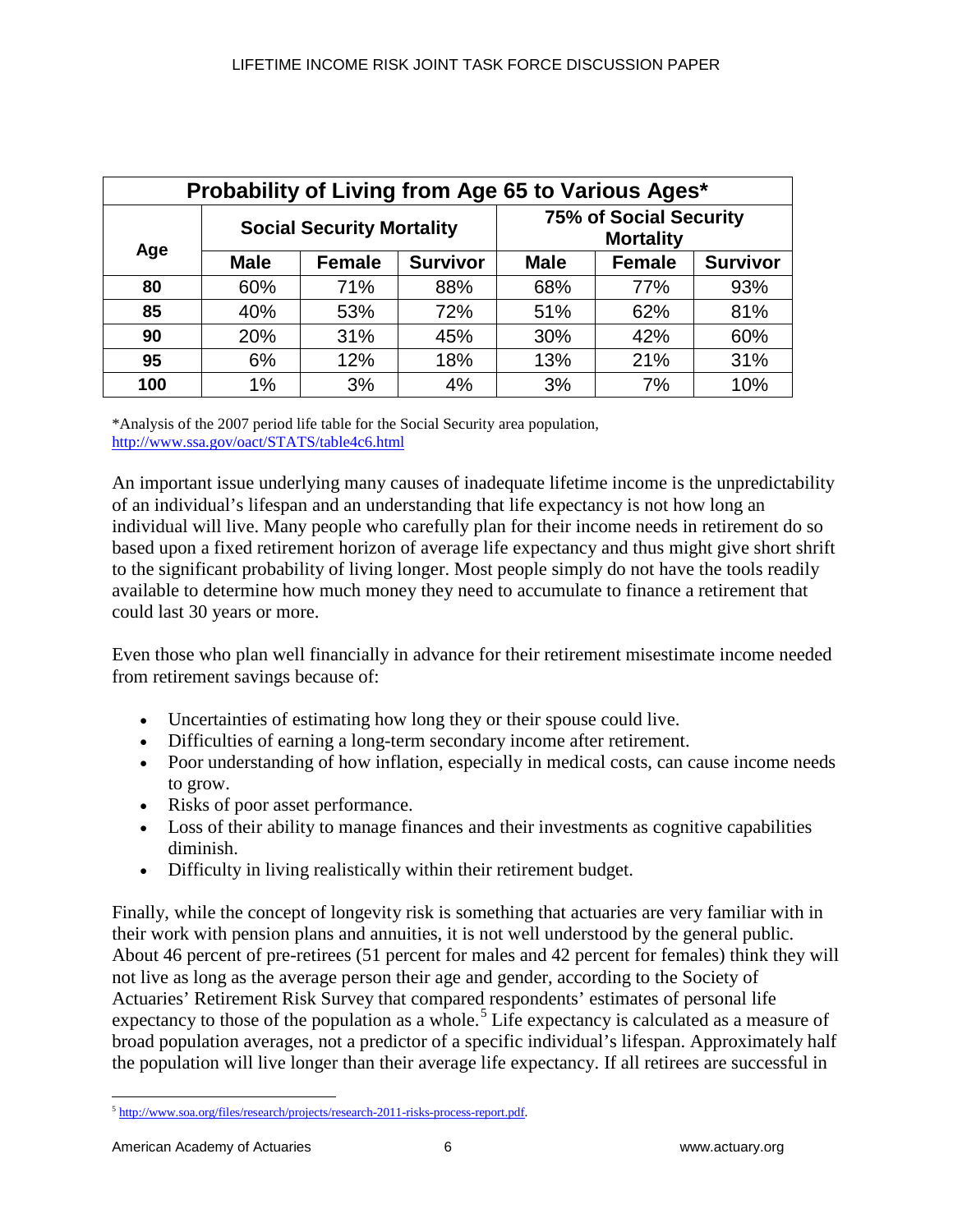planning perfectly to have their money last to exactly their life expectancies, about half of them will run out of money.

Therefore, life expectancy is only a starting point for discussion. Individuals need to think about a much longer financial planning horizon. Understanding life expectancy involves analyzing several issues: how long people may live, the considerable variability around the average value, and the financial consequences for individuals who live a shorter or especially a longer time. In addition, retirees and pre-retirees generally have financial planning horizons that are shorter than their life expectancies. Retirees say they typically look five years (median) into the future, while pre-retirees typically look 10 years ahead when making important financial decisions.<sup>[6](#page-10-0)</sup>





Source: Society of Actuaries, 2011 Risks and Process of Retirement Survey: SOA UP94 Values Projected to 2011.

#### **Longevity Uncertainty + Compounding Economic & Behavioral Factors = Lifetime Income Risk**

With longevity uncertainty amplifying their effects, other factors increase an individual's risk of not having adequate lifetime income, including:

• The trend away from traditional DB employer pension plans, designed to provide lifetime income, toward DC plans, which generally are based on optional contribution levels. In 1980, 84 percent of workers in medium and large organizations were covered by DB plans. In 2010, only 30 percent were.[7](#page-10-1) Comparable figures including small employers were 35.0 percent in 19[8](#page-10-2)0 and 14.2 percent in  $2010$ .<sup>8</sup> The reasons cited by some plan sponsors as the leading cause of this trend were the introduction of stricter accounting

<span id="page-10-0"></span><sup>&</sup>lt;sup>6</sup> [http://www.soa.org/files/research/projects/research-key-finding-under-managing.pdf.](http://www.soa.org/files/research/projects/research-key-finding-under-managing.pdf)<br><sup>7</sup> http://www.ebri.org/<u>pdf/publications/books/databook/DB.Chapter%2004.pdf</u>.

<span id="page-10-2"></span><span id="page-10-1"></span><sup>&</sup>lt;sup>8</sup> 2011 PBGC Data Book Table S-33[: http://www.pbgc.gov/documents/pension-insurance-data-tables-2011.pdf.](http://www.pbgc.gov/documents/pension-insurance-data-tables-2011.pdf)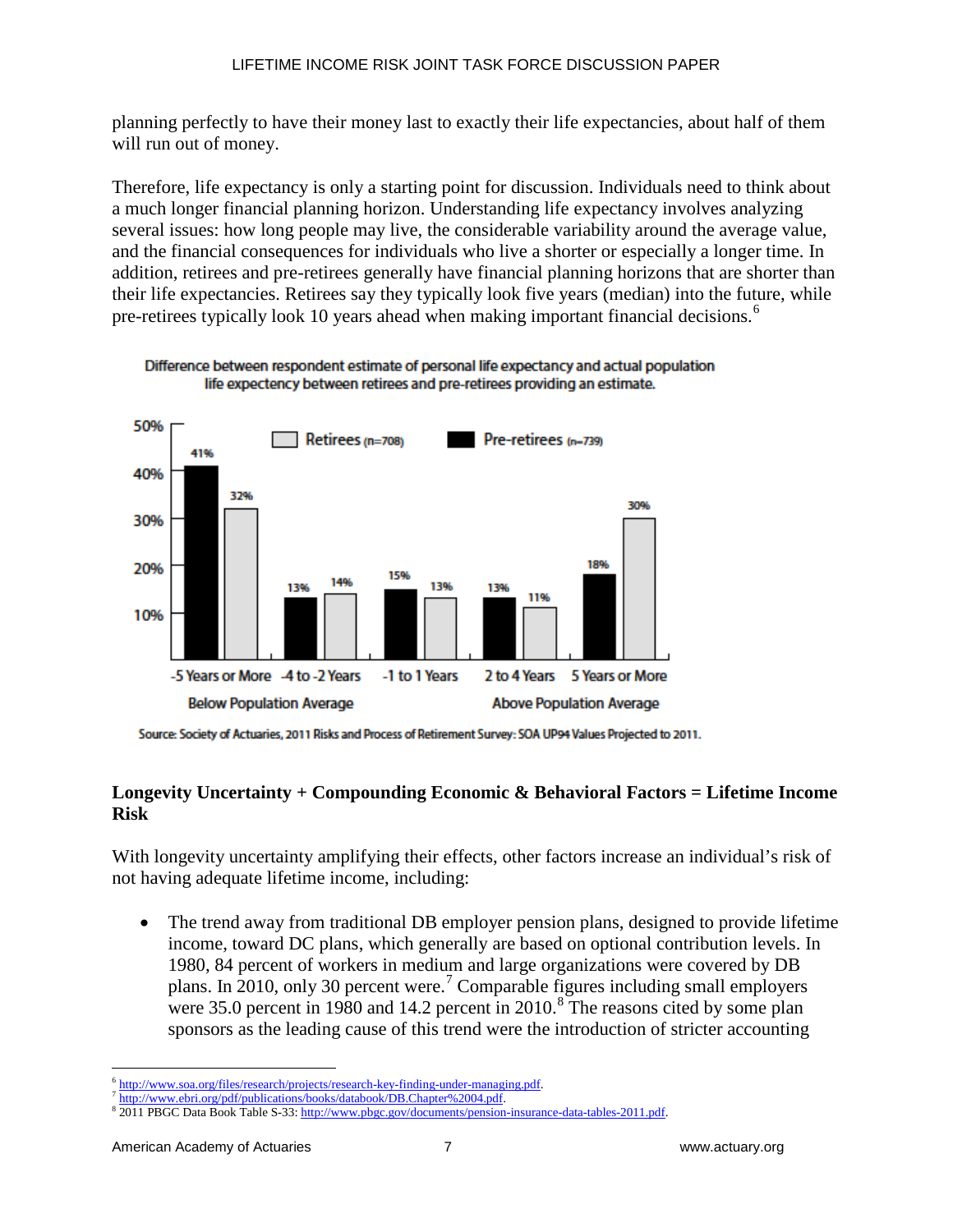rules, and other regulatory actions since the passage of Employee Retirement Income Security Act (ERISA)<sup>[9](#page-11-0)</sup> in 1974.

The trend toward opting more often to take lump-sum distributions from DB plans, which potentially makes managing one's assets and budgeting expenses challenging in light of financial risks. Distributions from DC plans generally have been taken as lump-sum payments,  $^{10}$  $^{10}$  $^{10}$  although it is difficult to determine the incidence of participants taking their lump sums and investing in particular types of savings or structured distribution plans in retirement. Full lump-sum distribution options also have been added to DB plans in recent years, with fully half of DB plans now offering such distributions.<sup>[11](#page-11-2)</sup> Participation in DC plans and IRA rollovers places the onus of asset management on the retirees for lifetime income needs above what is received from their Social Security benefits.<sup>[12](#page-11-3)</sup> This also affects retirees' spouses, who face lifetime income risk if the retirees either took lump-sum distributions or chose lifetime incomes without spousal continuation benefits.

Lump-sum distributions can appear to workers nearing retirement as not only adequate but generous for their retirement needs. Decisions to take a lump-sum distribution or to annuitize can be affected by many variables, including one's tenure in the plan or size of the available lump sum.<sup>[13](#page-11-4)</sup> However, it is important for new retirees to examine their retirement-plan accumulations in terms of generating sufficient enough retirement income to sustain nearly their pre-retirement standard of living.

- Additional factors that influence financial literacy (and are addressed in Section III) include:
	- o Incomplete understanding of lifetime income risks by pre-retirees and retirees, coupled with difficulties obtaining sufficient retirement planning advice.
	- o Failure to fully plan for the effects of inflation over a long period, especially as health care costs have trended above general inflation levels.
	- o Inadequate appreciation of the value of delayed retirement.

<span id="page-11-0"></span> $9$  ERISA is a federal law that sets minimum standards for most voluntarily established pension and health plans in private industry to provide protection for individuals in these plans.

<span id="page-11-1"></span><sup>&</sup>lt;sup>10</sup> Among DC plans, 97 percent offer a lump sum payout and 81 percent of participants utilize it[. Retirement Income Practices Study,](https://www.metlife.com/business/retirement-and-benefits/income-practices.html?WT.mc_id=vu1560) MetLife, Inc., June 2012.

<sup>11</sup> <http://www.bls.gov/opub/cwc/cm20110927ar01p1.htm>

<span id="page-11-3"></span><span id="page-11-2"></span><sup>&</sup>lt;sup>12</sup> Social Security benefits are the foundation on which to build a secure retirement. Savings and pensions also are key components of retirement plans. Most financial advisors say about 70 percent of pre-retirement earnings is needed to comfortably maintain a pre-retirement standard of living. They recommend that retirement preparation utilize a combination of Social Security, private pensions and personal savings. [http://ssa.gov/planners/benefitcalculators.htm.](http://ssa.gov/planners/benefitcalculators.htm)

<span id="page-11-4"></span><sup>13</sup> See Employee Benefit Research Institute Issue Brief: *Annuity and Lump-Sum Decisions in Defined Benefit Plans*: *The Role of Plan Rules*, [http://www.ebri.org/pdf/briefspdf/EBRI\\_IB\\_01-13.No381.LSDs2.pdf.](http://www.ebri.org/pdf/briefspdf/EBRI_IB_01-13.No381.LSDs2.pdf)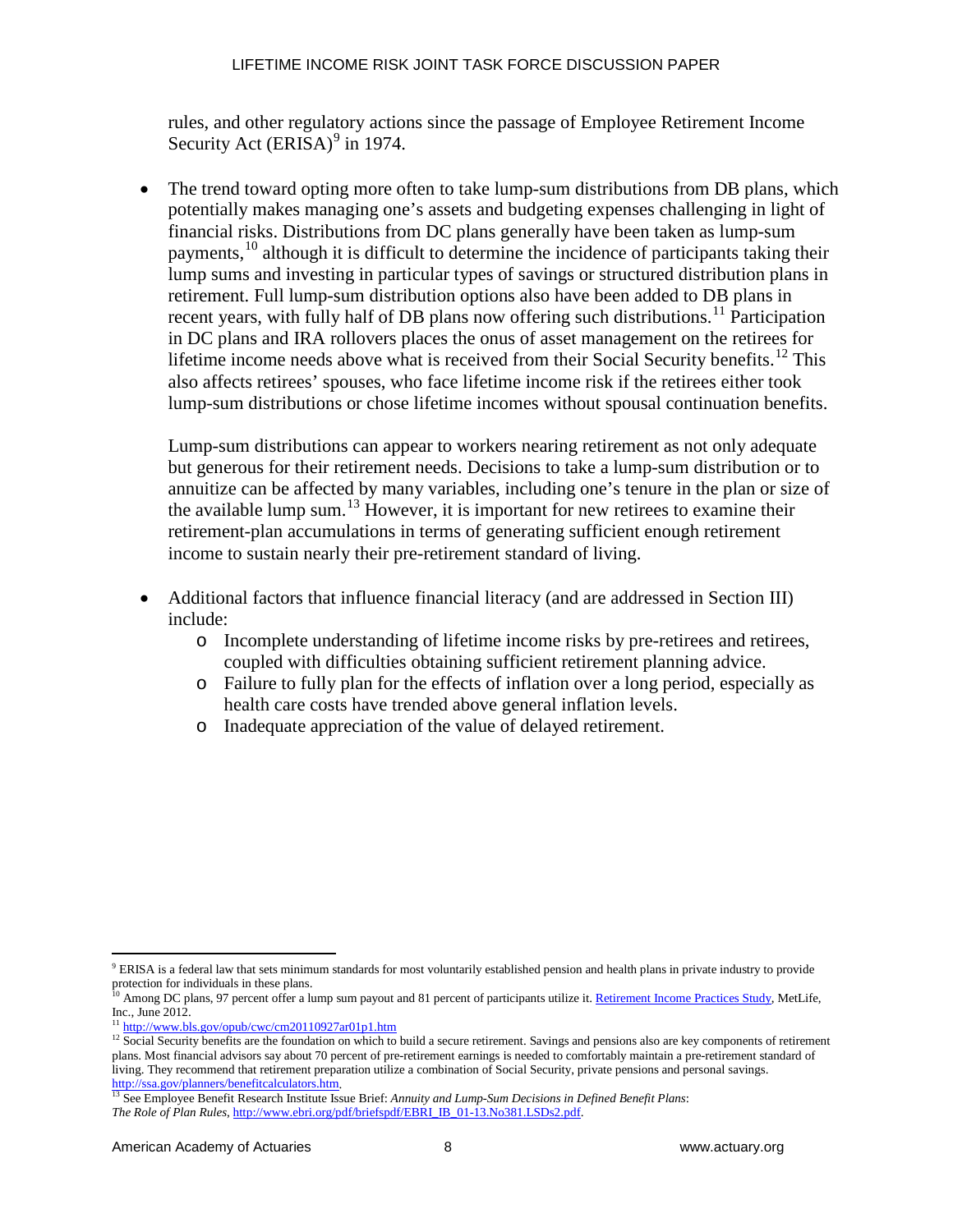# **II. Construction Zone: Building a Retirement Portfolio to Last a Lifetime**

Many different strategic approaches exist to securing a lifetime income, starting with Social Security as a foundation and then factoring in employer-sponsored retirement or other benefit plans, annuities, and various avenues for freeing up income from held assets. Medicare coverage and long-term care insurance policies can mitigate the need for an emergency fund to pay for medical and extended care costs, and can be factored into income planning. Managed portfolios and even reverse mortgages are used by some to provide partial solutions to their retirement income needs. In addition, either because of need or the ability and desire to stay active, some opt to extend their active employment beyond normal retirement age, an option that is available only as long as their health remains good and jobs are available. The challenge in any of these strategies, either in isolation or combination, is getting workers and retirees to take optimal advantage of the resources available that best suit their circumstances.

The income provided by various approaches can differ greatly. For instance, some approaches, such as annuitization, rely on sharing risk with others (through an insurance company or a pension plan) and guarantee an income for life, however long that might be. Others involve prudence in drawing down individual savings. If risk sharing is used, the amount of assets needed to maintain a given retirement income is lower than for a self-managed drawdown. Stated differently, a given amount of assets will provide a greater stream of annuity income than the amount that can be safely withdrawn in a self-managed drawdown, with the annuity providing assured lifetime payments that cannot be guaranteed with the drawdown option. This is due to the pooled assets in an annuity that utilizes the remaining funds from those who die early to provide income to those who live longer – whereas in a self-managed program these funds remain solely with the retiree. It should be noted that even though the use of risk-pooling approaches effectively eliminates the possibility of running out of funds, there are tradeoffs associated with longevity-pooling approaches. This includes the loss of use of those funds for other purposes such as unexpected large expenses and legacy goals. Thus, the decision as to the appropriate approach to use should be based on the individual situation.

Many of today's approaches have varying degrees of merit that make them generally appropriate for retirees or specifically to the circumstances of a particular retiree. For most individuals, no single option provides a complete solution. A personal retirement plan could include several approaches discussed here in addition to other options, and could be customized to meet the individual needs of each retiree.

*Social Security.* Social Security provides an inflation-adjusted income that supplies a higher percentage wage replacement for low-wage earners than for high-wage earners. Generally, except for low-wage earners, Social Security is only the starting point to addressing lifetime income needs. The effectiveness of addressing lifetime income needs is influenced by the choice of a date to commence taking benefits. Postponing commencement can significantly increase future benefits.

*Employer-Provided Retirement Plans.* Generally, there are two types of U.S. employer-based retirement plans: DB and DC plans. These also may be complemented by post-retirement medical plans.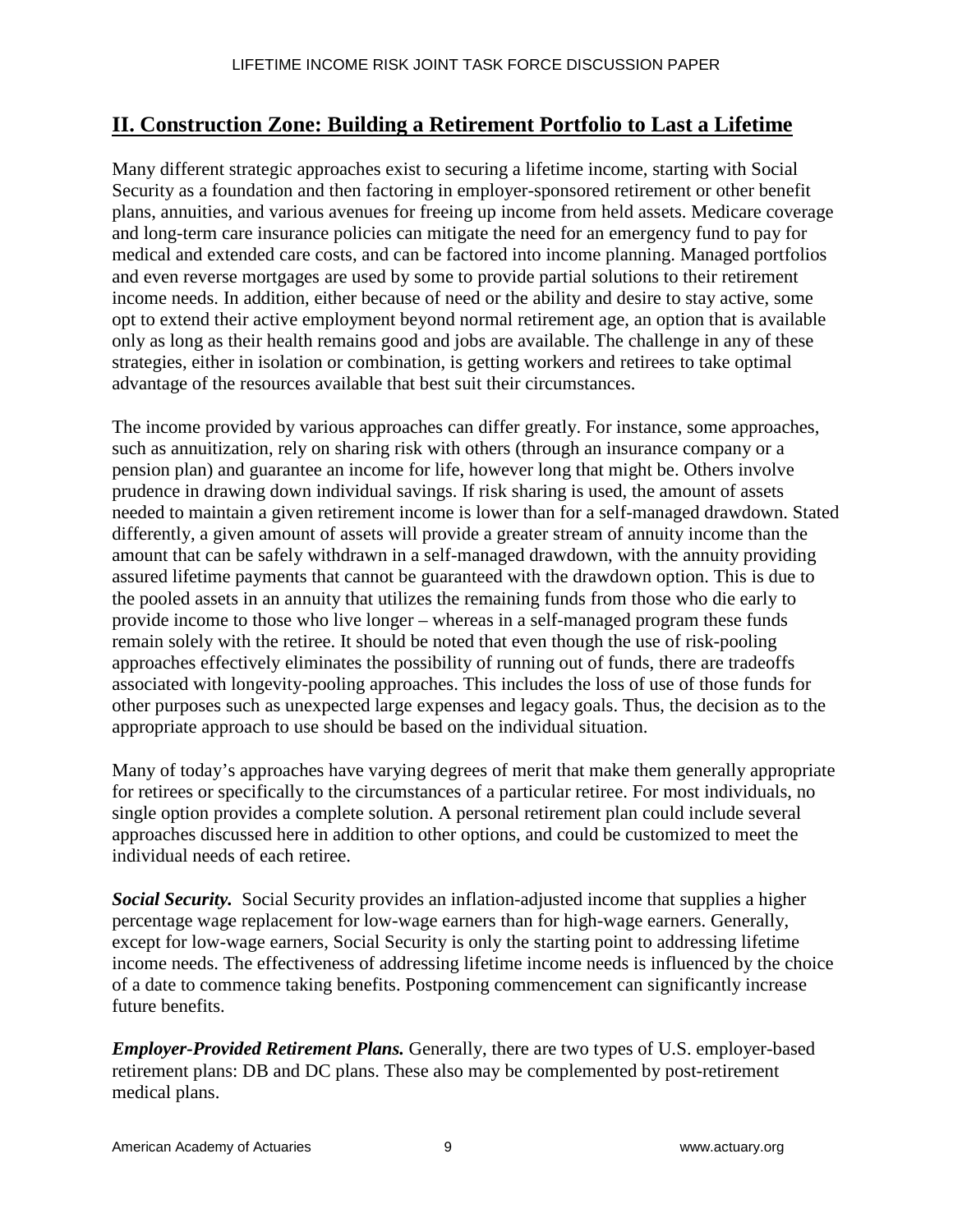DB plans provide a lifetime income, generally without inflation protection. However, a majority of retirees who have the option forego the income for a lump sum,[14](#page-13-0) usually a rollover to an IRA. Mandated unisex conversion rates make lump sums disproportionately attractive for males and unattractive for females. DB plans are continuing to become less common, thus leaving the responsibility for lifetime income to the retiree.

DC plans provide an accumulation and leave it to the retiree to convert to lifetime income, if desired. The most common type of DC plans, 401(k)s, primarily depend upon voluntary contributions, but these are often insufficient to fund an adequate lifetime income. A few plans provide access to annuity purchases while funds are accumulating or at the time of a distribution.

*Insured Annuities.* Annuities are the basic method of converting an accumulation to lifetime income. Lifetime income annuities vary by the time of purchase, timing of income commencement, method and flexibility in providing a lifetime income, and amount of income depending on health. Attractiveness of annuities also will vary with the investment yield that can be earned on the investments that support the annuity. Various types of annuities are available to individuals in different financial situations, including:

- Single Premium Immediate Annuities (SPIA), which provide a lifetime income but commonly offer a guarantee when the annuitant dies. Guarantees could be payments during the lifetime of a surviving spouse; for a period certain such as 10, 15, or 20 years; continuation until the sum of all payments equals the premiums; or a lump sum equal to premiums less all prior income payments.
- Deferred Income Annuities (DIA), also known as longevity insurance. DIAs provide an income that begins at a specified date, such as age 70 or 85, and are purchased either with a single payment or multiple payments, usually at or before retirement.
- Guaranteed Lifetime Benefit Riders on Deferred Annuities, which combine two financial products: an annuity that accumulates contributions and earnings, and a rider that converts the accumulation into a lifetime income of a specified amount. The income begins with level withdrawals of a specified amount from the annuity and continues with lifetime income payments from the rider after the annuity value has been exhausted. This annuity is structured to guarantee the income even in the event that the underlying investments have poor investment results or the individual lives longer than expected.
- Stand-Alone Living Benefits (SALB), also known as contingent deferred annuities (CDA). These guarantee a lifetime income in conjunction with investments managed outside of the insurance company, such as mutual funds. The income begins with level withdrawals of a specified amount from the investments and continues with lifetime income payments from the SALB/CDA after the accumulated funds have been exhausted. The income guarantee is structured to guarantee the income even in the event that the

<span id="page-13-0"></span><sup>&</sup>lt;sup>14</sup> Full lump sum distributions are allowed in 54% of DB plans and 65% of participants in those plans take the lump sum. Partial lump sum distributions are allowed in 25% of DB plans and 13% take a partial lump sum[. Retirement Income Practices Study,](https://www.metlife.com/business/retirement-and-benefits/income-practices.html?WT.mc_id=vu1560) MetLife, June 2012.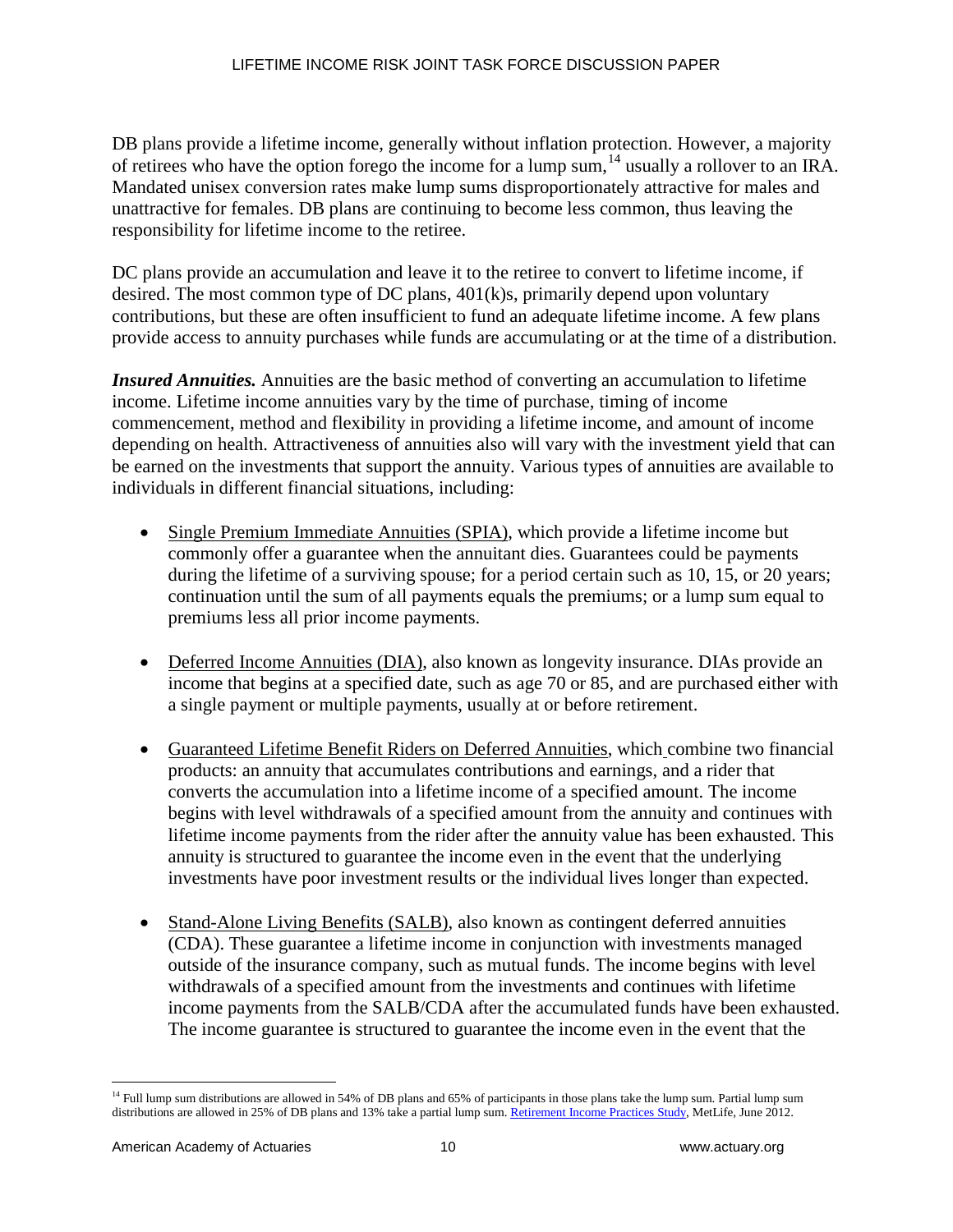underlying investments have poor investment results or the individual lives longer than expected.

*Reverse Mortgages.* Some designs can provide an income for many years or a lump sum that can be used to purchase a lifetime income annuity. The principal value is in freeing up equity in a home. The percentage of home value available varies by age and becomes higher with advancing age.

*Non-guaranteed Approaches.* Various approaches can provide an income that lasts for many years. However, they lack the assurance that the income will last for a lifetime. In the event of low investment returns or a very lengthy life, the income either could fail to last a lifetime or could need to be reduced to continue it for a lifetime.

- Supplemental Earned Income in Retirement not only reduces the need for an income guarantee but also extends the value of accumulated retirement assets. The ability to work during retirement of course depends on the overall health of individual retirees, the opportunity to continue to apply job skills as they get older, and the job market's demand for their skills. In some cases, health insurance may be provided, which can reduce some retirement expenses.
- Managed Portfolios generate income through the structured draw down of accumulated assets as needed to supplement other sources of income. There are various investment approaches, strategies, and methodologies employed, as noted below. While these strategies provide income at specified times, they might fail to provide the desired level of income or fail to provide it over an unpredictably long lifetime due to poor investment results or reinvestment requirements.
	- o *Structured Withdrawal Program* involves an "x percent withdrawal program" in which a retiree initially withdraws x percent of savings per year and then increases the dollar amount annually at the rate of inflation. These programs are often referred to as 4 percent withdrawal programs, but the x percent rate differs by situation, such as age, anticipated market returns, and investment volatility. Poor investment returns or high longevity can cause the invested assets to be depleted during the retiree's lifetime.
	- o *Time-Segmented Distribution Strategies* divide retirement assets into segments that are "tagged" to provide income over a specific period of time in retirement. The investments will range from lower-risk assets for short-term needs and higher-risk assets for long-term needs. The adequacy of income can depend upon the level of investment yield. Although a program can be designed to cover a long period, it cannot be guaranteed to last a lifetime.
	- o *Laddering of Bonds* involves building a portfolio of bonds that mature on different dates, providing income through interest payments and the return of principal upon maturity. This helps the retiree manage both cash flow and interest-rate risk, although it cannot be guaranteed to last a lifetime.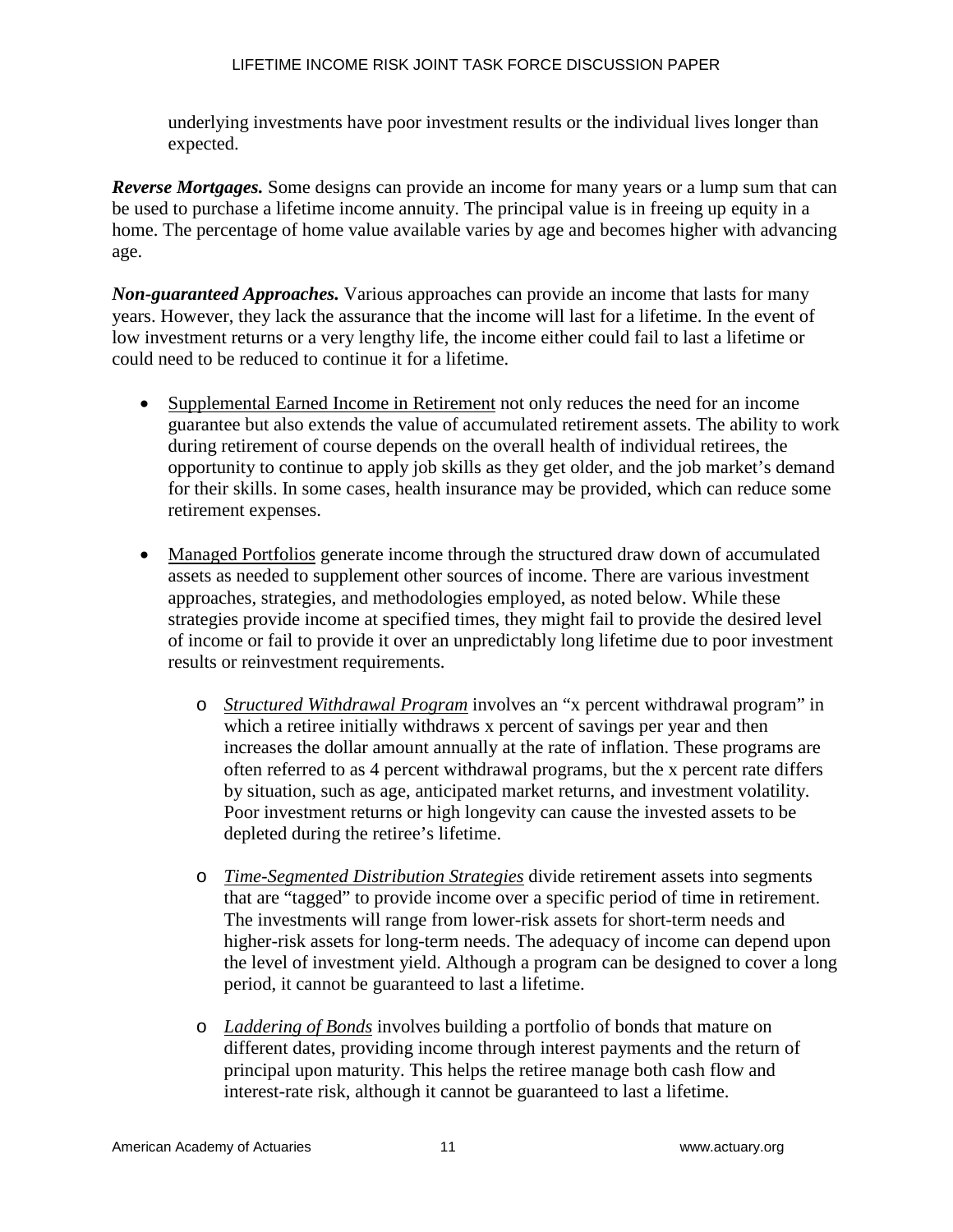- o *Structured Distribution Target Date Funds* provide an investment glide path for retirees through a mix of investments adjusted according to the fund's investment policy in an attempt to reduce investment risk as an individual ages. An additional dimension in some funds is to plan annual distributions that meet the income needs of retirees. The goal of the funds is to provide income during retirement while automatically adjusting investment allocations to reflect the retiree's shorter duration for investments and declining tolerance for risk.
- Period Certain Annuities provide income for a specified period of time and thus do not protect against lifetime income risk.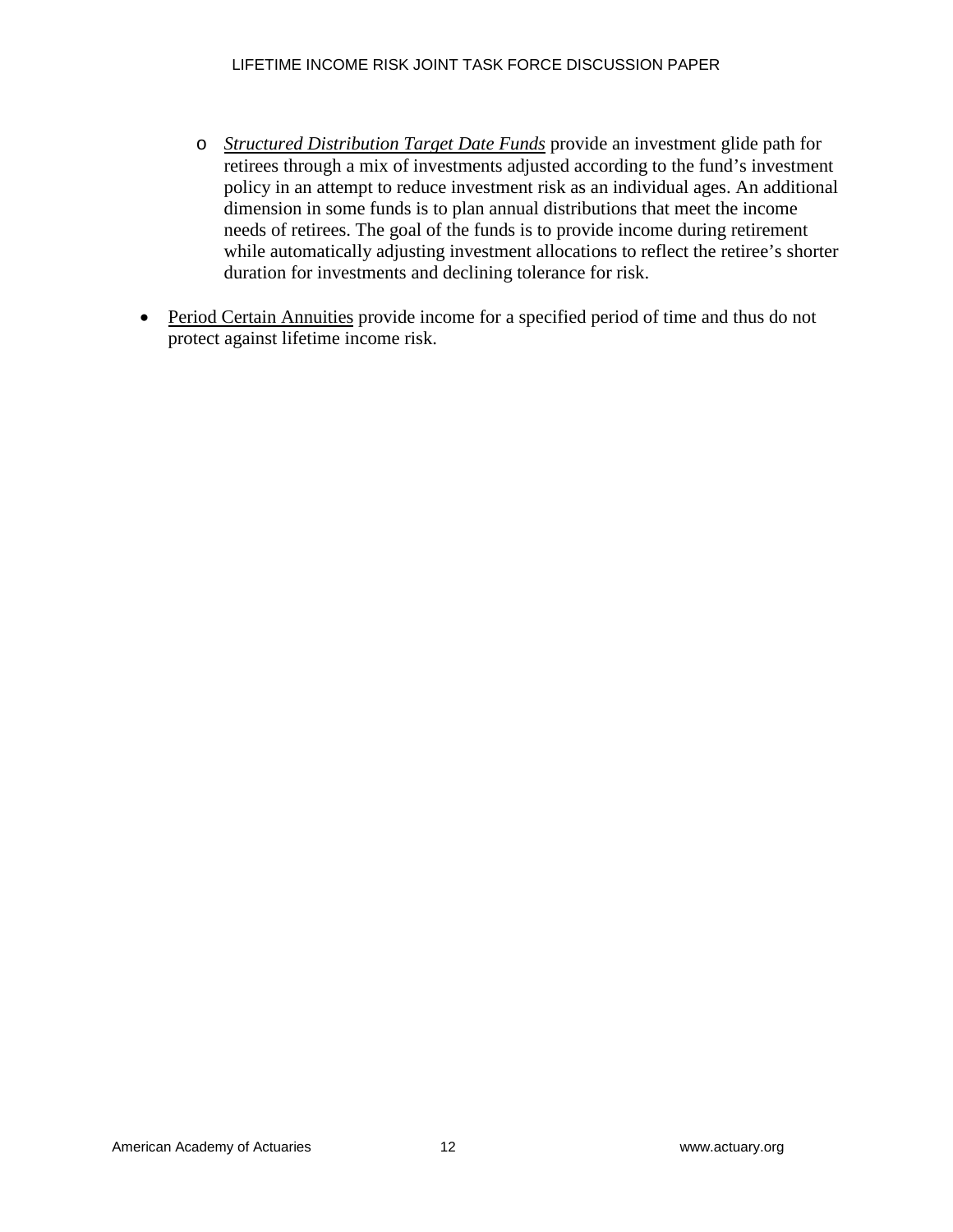# **III. New Approaches to Planning for Lifetime Income**

# **The 4 "R"s — Retirement Reading, (w)Riting, (a)Rithmetic: Financial Education**

Many aspects of planning for a secure lifetime income, such as longevity risk, are not fully understood by many people. Pre-retirees should consider a full, objective assessment of retirement plan distribution options that address longevity risk and the impact of inflation on retirement income. A significant focus on the importance of consistent and lasting income in retirement is also needed, especially in situations where an individual is making decisions outside of a sponsored plan, such as with a 401(k) rollover. Individuals also could benefit from some understanding of a fair price for an annuity, how to shop for one, and the degree of state or other government guarantee.

#### **Prospects for Employer-Based Retirement Plan Education**

Because of the concentration of retirement savings, exclusive of Social Security benefits, in employer-sponsored retirement plans, the workplace can offer a significant forum to make retirement-planning education available to employees, not just at retirement but throughout their careers. This is particularly useful for those employees who cannot afford or might not independently seek out a financial advisor. Employers have the opportunity to communicate on a regular basis with participants when fund statements and other required notices are distributed. Where no retirement plan exists, perhaps an employer could provide additional information through Department of Labor (DOL) pre-approved materials. Many employers that currently sponsor retirement plans already provide some guidance to employees through third-partysponsored seminars on the topic of investment decisions, but typically do not provide a full range of choices with respect to achieving lifetime income.

Although employers are often optimally situated to make retirement planning information and advice available to their employees, not all are willing or able to do so. One possible reason for this is a concern that it could lead to the employer's liability should advice received by an employee through such an effort later be claimed to have harmed an individual's financial position. Thus, employer-based education will require some action to appropriately protect employers from liability under ERISA fiduciary requirements.<sup>[15](#page-16-0)</sup> Small employers in particular would probably benefit from cost-saving, standardized approaches, perhaps supported and coordinated by the DOL.

Employers could be encouraged to offer this information through the availability of easy, safe, and low-cost approaches to provide education about lifetime income products (how they work, key features, pros and cons) and the options available to employees. Employers should recognize that helping workers plan for retirement can also be in their own interest, as this can facilitate an orderly exit of their workforce rather than having employees "retire in place."

The form and timing of such educational processes are critical issues that should be addressed. Workers clearly need to receive information years before actual retirement and advance understanding of the importance of lifetime income and corresponding early action can be

<span id="page-16-0"></span><sup>&</sup>lt;sup>15</sup> See Academy Comments to DOL for more background:<http://www.dol.gov/ebsa/pdf/1210-AB33-RTT042.pdf> an[d http://bit.ly/ZOC5lo.](http://bit.ly/ZOC5lo)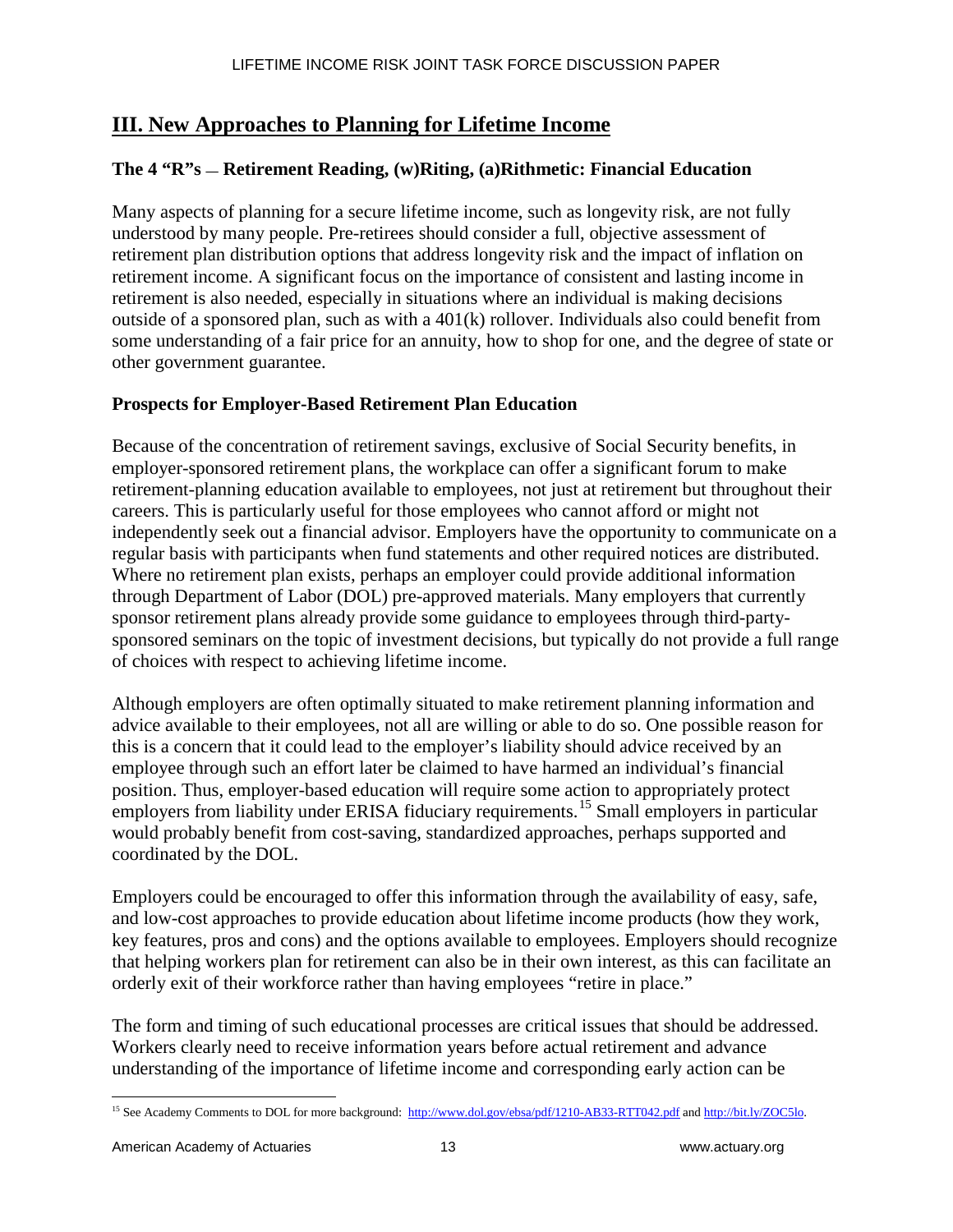#### LIFETIME INCOME RISK JOINT TASK FORCE DISCUSSION PAPER

beneficial to them. Establishing a comprehensive understanding of the relationship among accumulated retirement funds, the retirement-age goal, and the ability to provide a lifetime income following retirement should form the foundation of the education and should guide an employee's actions well in advance of retirement – preferably over the course of an entire career. Information can be provided on an annual basis at minimum throughout employment, perhaps with greater depth and intensity during the ten-year period prior to the normal retirement date. A combination of educational booklets, videos, and annual benefit statement communications should be the medium for educating all employees. Additionally, pre-retirement seminars could be offered for employees approaching retirement within 10 years.

Currently, plan sponsors commonly provide generic articles on retirement preparedness issues, but offer little individualized information beyond a statement of current benefits provided by the retirement plan. Some employers provide pre-retirement seminars 10 years before retirement age. However, these may focus more on important broad retirement issues rather than an individualized discussion of financial issues and options.

It is common for participants in a DB plan to opt to take their benefits in a lump sum at retirement in lieu of the guaranteed income.<sup>[16](#page-17-0)</sup> Increased education at the time of distribution about the value of lifetime income could lead to a better-informed decision and a general change in behavior by employees at the time of retirement in favor of securing lifetime income. Creation of safe harbors for ERISA fiduciaries could facilitate actions that are advantageous to plan participants.

#### **Setting a New Standard for Financial Literacy**

Standardized communication requirements, model disclosures and educational materials would provide uniform information, simplify administration, reduce fiduciary risk for plan sponsors, and enhance participant understanding. Education should include general information upon enrollment in a plan plus reinforcement on a yearly basis.

While customized material often provided by the vendor about specific options within the plan should be encouraged, the DOL could provide a notice that would provide generic information on the importance of income guarantees extending for life – similar to the tax notice currently provided by the IRS on distributions. This should include illustrations of the probability of survival of the individual and of one member of a married couple to various ages beyond average life expectancy at retirement, using one of a set of standard mortality tables. Plan sponsors could also provide this information on their company intranet site or during company human resources meetings.

In designing standardized communications and model documents, input from retirement security practitioners is critical to making these tools effective and understandable. To make informed decisions, participants should understand the following:

<span id="page-17-0"></span><sup>&</sup>lt;sup>16</sup> Full lump sum distributions are allowed in 54 percent of DB plans, and 65 percent of participants in those plans take the lump sum. Partial lump sum distributions are allowed in 25 percent of DB plans, and 13 percent take a partial lump sum. Retirement Income Practices Study, MetLife, June 2012.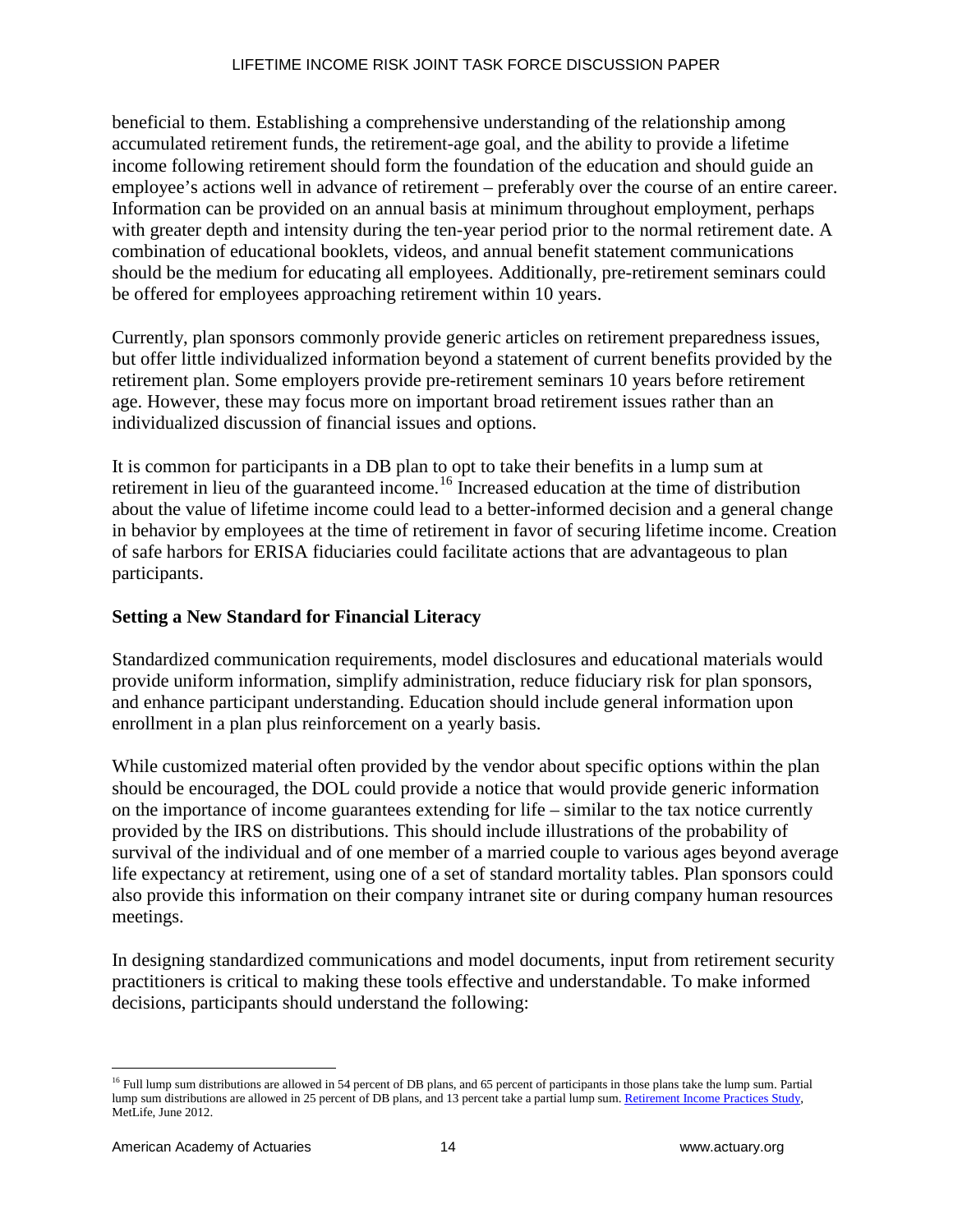- The need and value of longevity protection.
- How to interpret mortality and longevity expectation.
- Various approaches to address lifetime income, including both annuities and selfmanaged programs such as systematic mutual fund withdrawal programs.
- Death benefits and income guarantees for surviving family members after the death of the participant.
- Costs and available income amounts of the various approaches.
- Limitations within the approaches, such as the varying levels of illiquidity in different annuity products and the uncertainty of the sufficiency of a systematic withdrawal program.
- Risks of the various approaches. These risks could include purchasing an annuity when interest rates are low, trade-offs between income amount and guarantees of minimum returns, the impact of a market fall in the early part of a mutual fund withdrawal program, and the impact of inflation if the income stream does not protect against it.
- The risk of the temptation to spend down segments of a lump sum or to take undue investment risk with it. This includes education about the differences between "expected" returns and the possible range of returns.

# **Unscrambling the Potential of an Accumulated Nest Egg**

The Department of Labor<sup>[17](#page-18-0)</sup> and members of Congress have made proposals to require that the standard retirement-benefit statement that individuals receive show the monthly amount of retirement income that could be generated by the accumulated balance. This would focus the statements on income potential as well as total account balances, and several different lifetime income strategies could be illustrated.

ERISA section 105 requires DC plans to furnish each participant with an individual benefit statement, at least annually (quarterly where plan participants control investment choices), that includes the participant's "accrued benefits" or account balance. Translating account balances into income streams should be a dynamic part of the needed education process. Doing this as part of the individual benefit statement will refresh and reinforce the education periodically. With this goal in mind, the DOL has launched an initiative to require that the standard retirement benefit statement received by individuals show the amount of retirement income that could be generated by the account balance. Appropriately presenting this income stream requires actuarial considerations such as mortality, assumed retirement age, level of contributions to be made in the future, and interest rates.

To aid participants' understanding of their statements, the simplest and easiest method would be to make all plans' statements consistent with each other. This could include mandated mortality, interest, expense, and annuitization assumptions, either fixed by regulation and updated as necessary, or tied to certain market rates. Current plan-specified factors should be used if the annuity is to be paid from a companion DB plan. Use of such mandated factors would narrow the plan sponsor's responsibilities and lower its costs. The mandated factors could be re-addressed periodically. Appropriate caveats should be stated, and assumptions should be disclosed. One

<span id="page-18-0"></span><sup>&</sup>lt;sup>17</sup> Advance Notice of Proposed Rulemaking regarding the pension benefit statement requirements under section 105 of ERISA, 78 FR 26727 - 39 (May 8, 2013).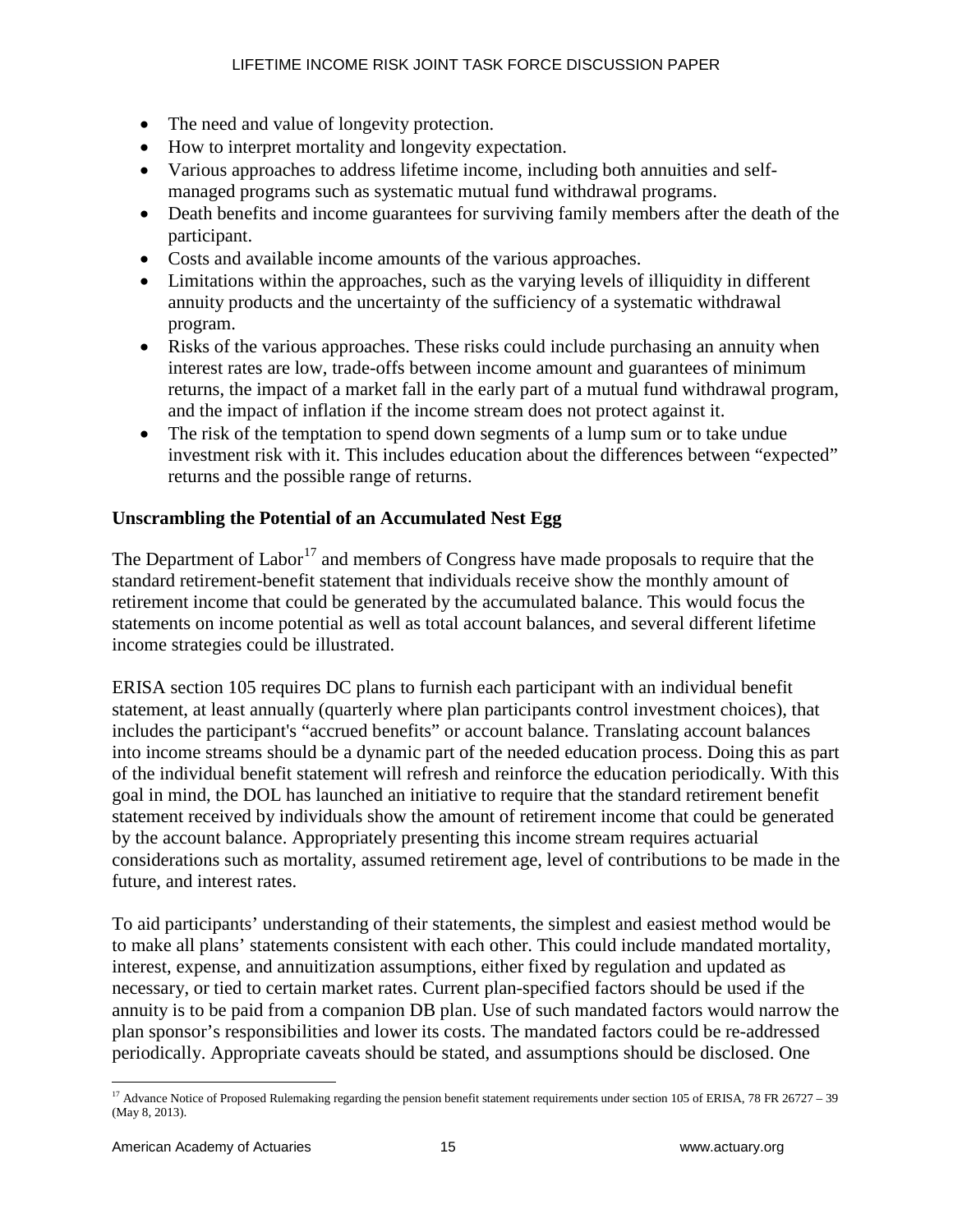complicating factor is that the allocation of assets among different asset classes will vary from participant to participant. If the asset accumulation assumption were to vary from participant to participant based on an estimated return for each asset class, simplicity and comparability would be lost. Even more importantly, participants with more aggressive asset allocations would see amounts that failed to take into account the degree of risk assumed. A better approach might be for the accumulation assumption to be the same for all participants and to mirror something like a high-quality bond rate. All possible approaches should be explored with plan sponsors or record-keepers that could provide the service.

The DOL's proposal would apply to all DC plans and is intended to achieve the goal of translating account balances into income streams. The DOL proposal would allow either a "best practices" approach based on a "reasonableness" standard or a safe harbor approach where all applicable assumptions and methods would be standardized. Assumptions would need to be disclosed. The DOL proposal would require that income streams be provided based on both current account balances as well as account balances projected to retirement age.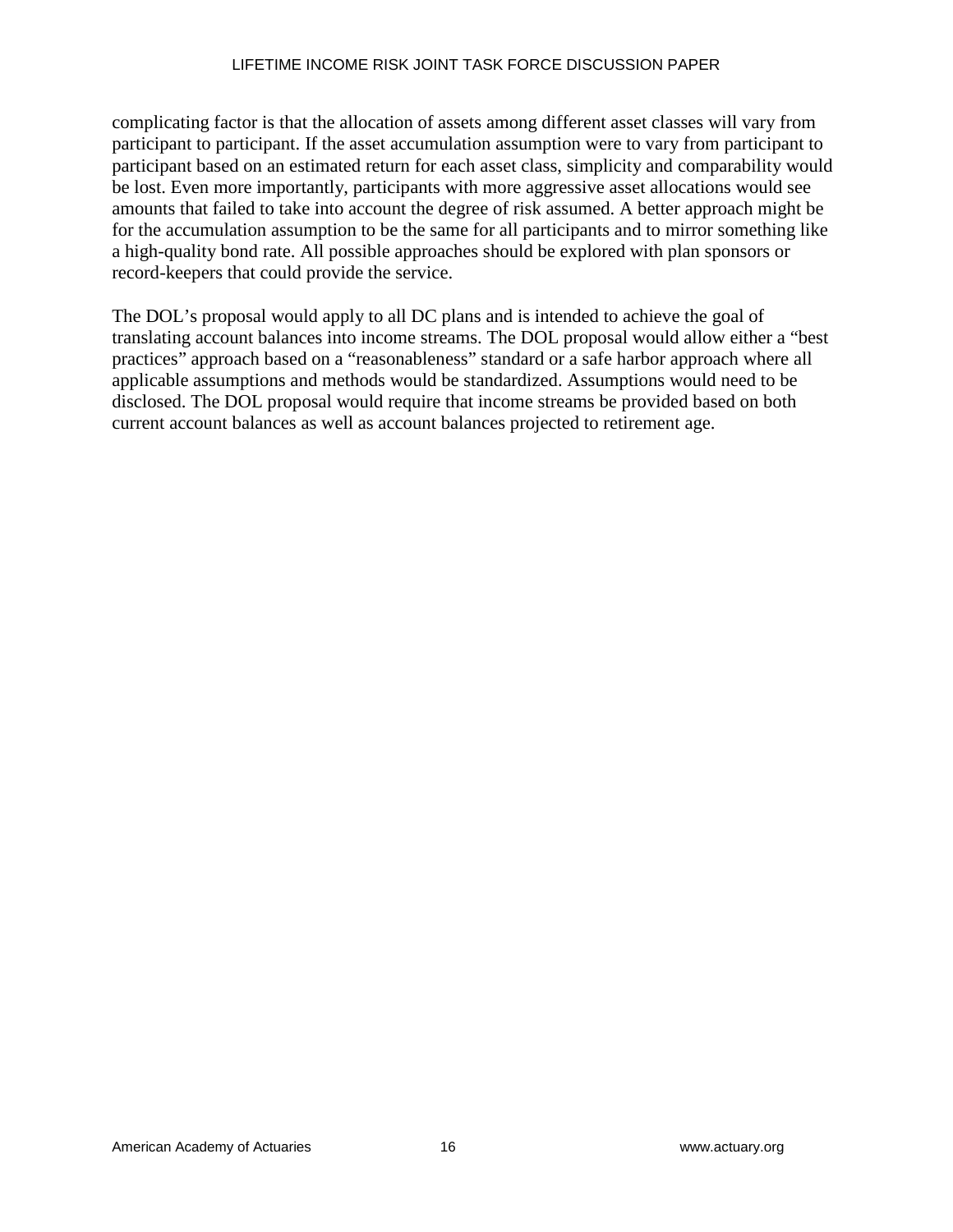# **IV. Resetting Today's Retirement Rules for Tomorrow's Retirees**

Changes to enhance lifetime income, especially in the public policy arena, are not easily developed due in part to the varied needs of disparate segments of the population and differing needs within any segment. Appreciation for these differences helps focus a national debate around lifetime income policy. Virtually all retirees face lifetime income risk in varying degrees, but individual solutions can diverge widely.

Accessing qualified and affordable planning advice often is difficult for those needing the advice to plan for lifetime incomes. It is important to make planning advice more broadly available to those not currently served.

A further difficulty in addressing lifetime income is that varying health status among retirees and their spouses can influence the choice of optimal solutions. Lifetime income guarantees can be a positive option for an individual in excellent health but less beneficial for someone in poor health. Health status also changes the needs that must be met in the form of both greater incurred expenses and the need for long-term care financing or insuring.

Substandard annuities are annuities that offer increased payments to people with impaired life expectancies but are offered by just a few insurance companies. Although some allowance is made for significantly impaired substandard annuities in statutory reserving, it may not be adequate to encourage the offering of a full range of substandard annuities.

There is an incongruity in that gender-neutral annuity rates are required within plans, while gender-distinct rates are used in the marketplace outside of plans. Within DB plans, the genderneutral rates are relatively favorable to males taking lump sums. This creates an incentive for females to elect in-plan annuities at actuarially favorable rates and males to elect out-of-plan annuities at actuarially fair rates or to elect annuities less frequently because of the need to go outside the plan. The concern about gender-neutral rates is that they could disproportionately lead males to not annuitize, which could jeopardize their retirement security as well as that of their spouses. However, the use of a 100 percent joint and survivor option can eliminate this disincentive to annuitize.

#### **Availability of In-Plan and Plan-Distribution Lifetime Income Options**

Having both in-plan and outside-of-plan solutions is essential so that participants in all situations can have access to lifetime income arrangements. Many options already exist outside of plans, but it would be helpful to have more lifetime income options available within plans as well. A requirement that some form of guaranteed lifetime income be one of the investment or distribution options offered in individual account plans would be helpful, provided that the requirement is accompanied by a clear set of regulations that allow for effective implementation at reasonable cost and without subjecting plan sponsors to undue fiduciary risk.

It would also be helpful if individual plan sponsors were encouraged or required to make a form of lifetime income a default option. Such a change would require some level of fiduciary protection, such as clarification of a safe harbor. Having a variety of lifetime income options to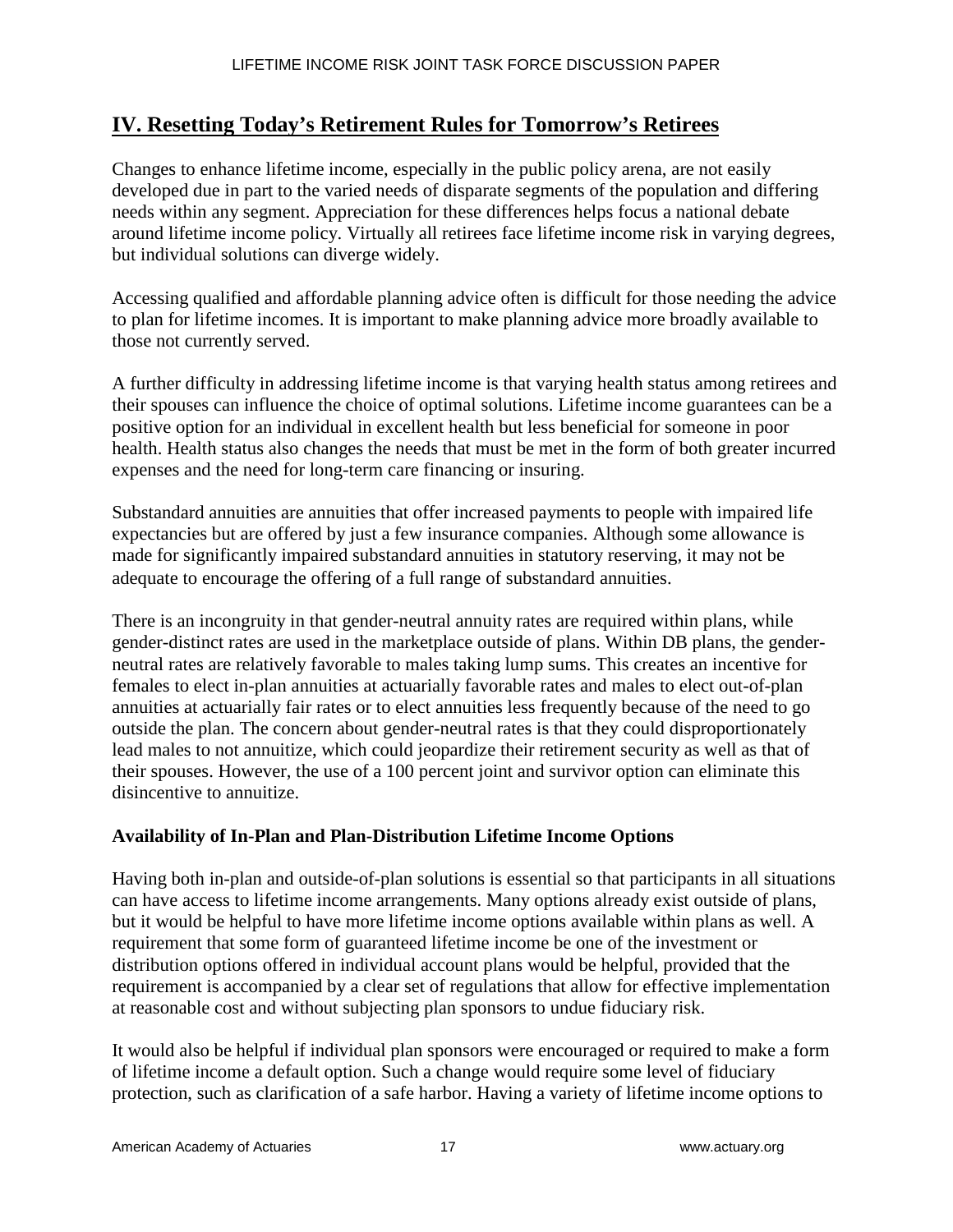suit varying circumstances is critical to achieving greater use. Participants need to understand the benefits and costs as well. Among the many variations are partial annuitization, refund guarantees, deferrals to advanced ages, incremental annuitization during the working years, "testdrive" annuities, and guaranteed lifetime withdrawal benefit structures for both annuities and mutual funds. To accommodate deferrals to advanced ages, modification of the required minimum distribution (RMD) rules would be helpful.

Lifetime income is a long-term commitment, and some retirees may be concerned that the insurer or the pension plan will not be able to deliver the guaranteed benefits. These concerns could be alleviated by providing retirees with a better understanding of the value of state life and health guaranty associations and the Pension Benefit Guaranty Corporation, as well as possibly strengthening both guarantees. Similarly, the continued viability of Social Security must be ensured so that the foundation of lifetime guarantee remains strong.

It should be recognized that the Treasury and Labor departments have studied various regulatory relief options to address some aspects of lifetime income options that could be made available to retirees,<sup>[18](#page-21-0)</sup> including simplification of partial annuity distribution options under DB pension plans<sup>[19](#page-21-1)</sup> and recognition of longevity annuity contracts<sup>[20](#page-21-2)</sup> as a way to satisfy part of required minimum distribution rules.

# **Encouraging and Simplifying Use of Lifetime Income**

Lifetime income guarantees could be encouraged by providing additional tax-favored treatment. For example, interest earned after lifetime income has been purchased irrevocably could be afforded tax-free treatment. There are different ways to design this incentive: it could apply to pension payments from DB plans, single premium immediate annuities, deferred income annuities, guaranteed minimum income benefits, and guaranteed lifetime withdrawal benefits on variable annuities and mutual funds (in the last case dependent upon some type of irrevocable utilization guarantee). This could apply both to tax-qualified and individual retirement savings.

The federal government offers tax-deferral of qualified retirement savings as a means of encouraging workers to set aside funds for their retirement. Required minimum distribution (RMD) rules exist to help ensure those savings do not create excessive tax deferral. An RMD also has a secondary function of creating a structured withdrawal program, but this withdrawal pattern might not have a close relationship to actual needs. The current rules recognize immediate annuitization as a method of satisfying RMD requirements, but do not accommodate other guaranteed income approaches, such as deferred income annuities (DIAs) that provide a specified lifetime income beginning at a specified advanced age. Current requirements include the value of a DIA in tax-qualified assets and distribution beginning at age 70½. This is contrary to the purpose of a DIA, which might ideally be designed to begin providing income at a much

<span id="page-21-1"></span>[http://actuary.org/files/publications/AAALetter\\_PartialAnnuity\\_120503.pdf.](http://actuary.org/files/publications/AAALetter_PartialAnnuity_120503.pdf) <sup>20</sup> Academy Pension Committee Comments to Internal Revenue Service:

<span id="page-21-0"></span> <sup>18</sup> Academy Life and Pension Council comments to department of Labor and Treasury Request for Information *Regarding Lifetime Income Options for Participants and Beneficiaries in Retirement Plans* - [http://actuary.org/files/aaa\\_rfi\\_050410\\_2.4.pdf/aaa\\_rfi\\_050410\\_2.4.pdf](http://actuary.org/files/aaa_rfi_050410_2.4.pdf/aaa_rfi_050410_2.4.pdf) and testimony of Academy Life and Pension Councils: [http://www.actuary.org/files/DOL\\_Hearing\\_Lifetime\\_Income\\_Options\\_8-16-10.pdf.](http://www.actuary.org/files/DOL_Hearing_Lifetime_Income_Options_8-16-10.pdf) <sup>19</sup> Academy Pension Committee Comments to Internal Revenue Service:

<span id="page-21-2"></span>[http://actuary.org/files/publications/AAA\\_Letter\\_Longevity\\_Annuity\\_120503.pdf.](http://actuary.org/files/publications/AAA_Letter_Longevity_Annuity_120503.pdf)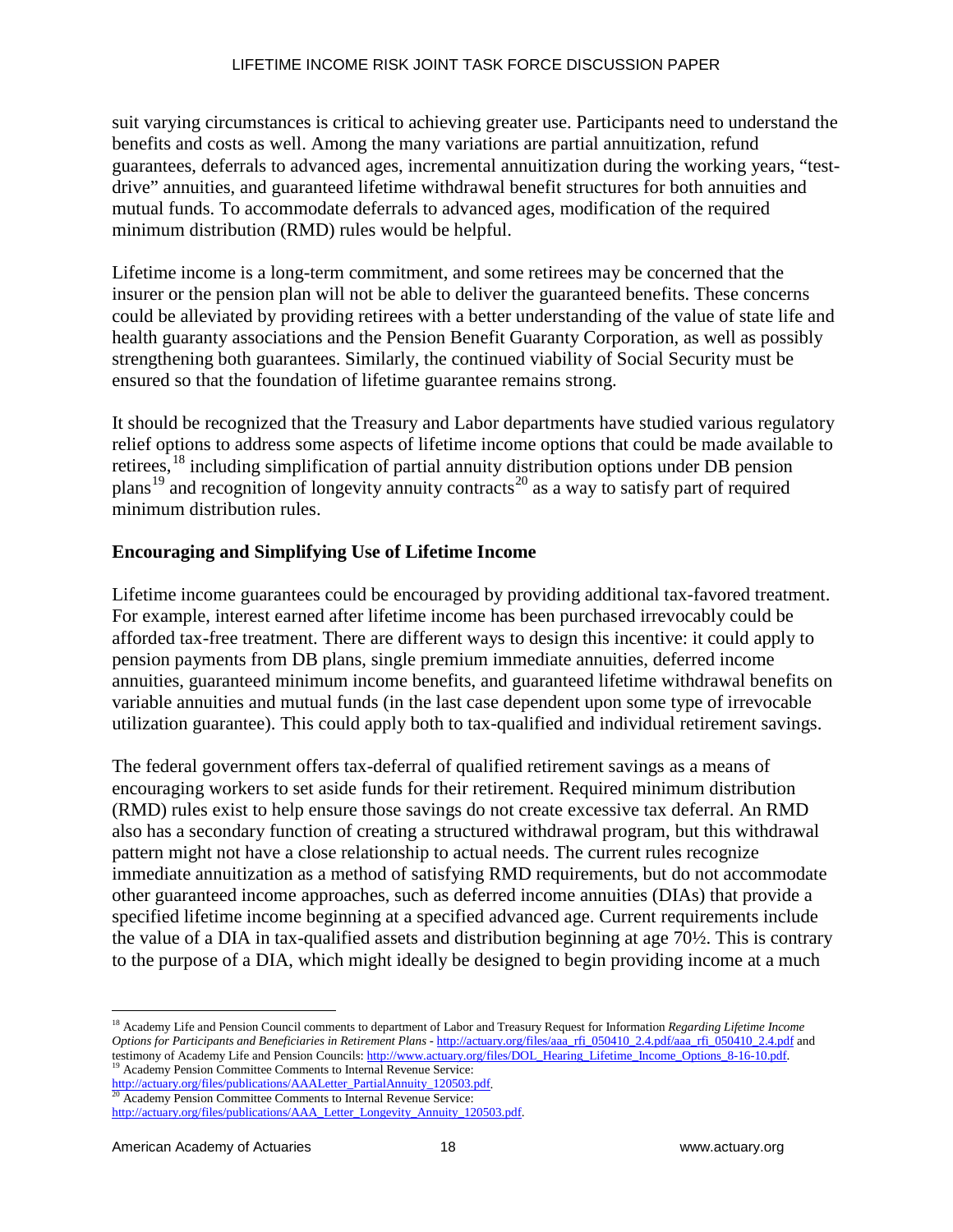later age, such as age 85. The IRS has issued proposed rules<sup>[21](#page-22-0)</sup> to address this conflict that would facilitate and perhaps encourage the use of DIAs, but they limit eligibility to DIAs that provide no benefits upon death. Although that is the most economically efficient type of DIA to provide lifetime income, since the proceeds from annuitants who die before income commences are used to fund part of the benefits for those who survive, potential lack of pre-income benefit could still discourage its use.

#### **Aging Out** – **Rethinking "Normal" and Delayed Retirement Age**

Social Security recognizes delayed retirement by increasing available benefits  $8$  percent<sup>[22](#page-22-1)</sup> annually from the attainment of normal, or full, retirement age through the actual retirement age or age 70 when the benefit amount stops increasing. For someone born after 1960, their normal retirement age for Social Security is 67. Should they continue to work to or past age 70, their monthly benefit would be 124 percent of the full benefit amount.<sup>[23](#page-22-2)</sup> This provides some flexibility for retirees and offers equivalent value for deferring income commencement. Longevity risk, by its definition, occurs at high ages and it can be addressed by increasing income guarantees available at those ages. If the delayed retirement age were increased beyond age 70, it would present the possibility of increasing the amount of Social Security income available to a retiree during the later years of life. On the other hand, delayed commencement of Social Security always carries the increased risk that a retiree might forgo receiving benefits and die before the deferred retirement date. In addition, if rules setting the full retirement age for private-sector DB plans were changed to permit employers to raise them to match the full retirement age of Social Security, it would better align these important behavioral signals with the current increases in the Social Security normal retirement  $\text{age}^{24}$  $\text{age}^{24}$  $\text{age}^{24}$  and possibly encourage workers to remain in the workforce and retire later. Delaying retirement would mean more benefit accruals in a worker's pension plan, allow individuals more time to accumulate retirement savings, and lead to higher standards of living in retirement. $^{25}$  $^{25}$  $^{25}$ 

In addition, some have advocated raising the RMD age on tax-qualified accumulations from  $70\frac{1}{2}$ to a higher age in order to recognize increases in life expectancy. The current RMD age was set 50 years ago. Such a change could apply not only to DC plans but to all retirement plans. The objective of this approach is to create a practical solution for individuals who are still working and wish to defer retirement income until true retirement. Raising the RMD age would also increase the aggregate amount available to individuals over the duration of their retirement.

<span id="page-22-2"></span>

<span id="page-22-1"></span><span id="page-22-0"></span><sup>&</sup>lt;sup>21</sup> Federal Register, Vol. 77, No. 23, February 3, 2012.<br><sup>22</sup> For those born 1943 and after.<br><sup>23</sup> [http://www.socialsecurity.gov/retire2/1960.htm.](http://www.socialsecurity.gov/retire2/1960.htm)<br><sup>24</sup> For those born after 1960, age 67 will be their full retirement age.

<span id="page-22-4"></span><span id="page-22-3"></span><sup>&</sup>lt;sup>25</sup> [http://www.actuary.org/files/Normal-Retirement-Age\\_Issue-Brief\\_March\\_2013.pdf.](http://www.actuary.org/files/Normal-Retirement-Age_Issue-Brief_March_2013.pdf)